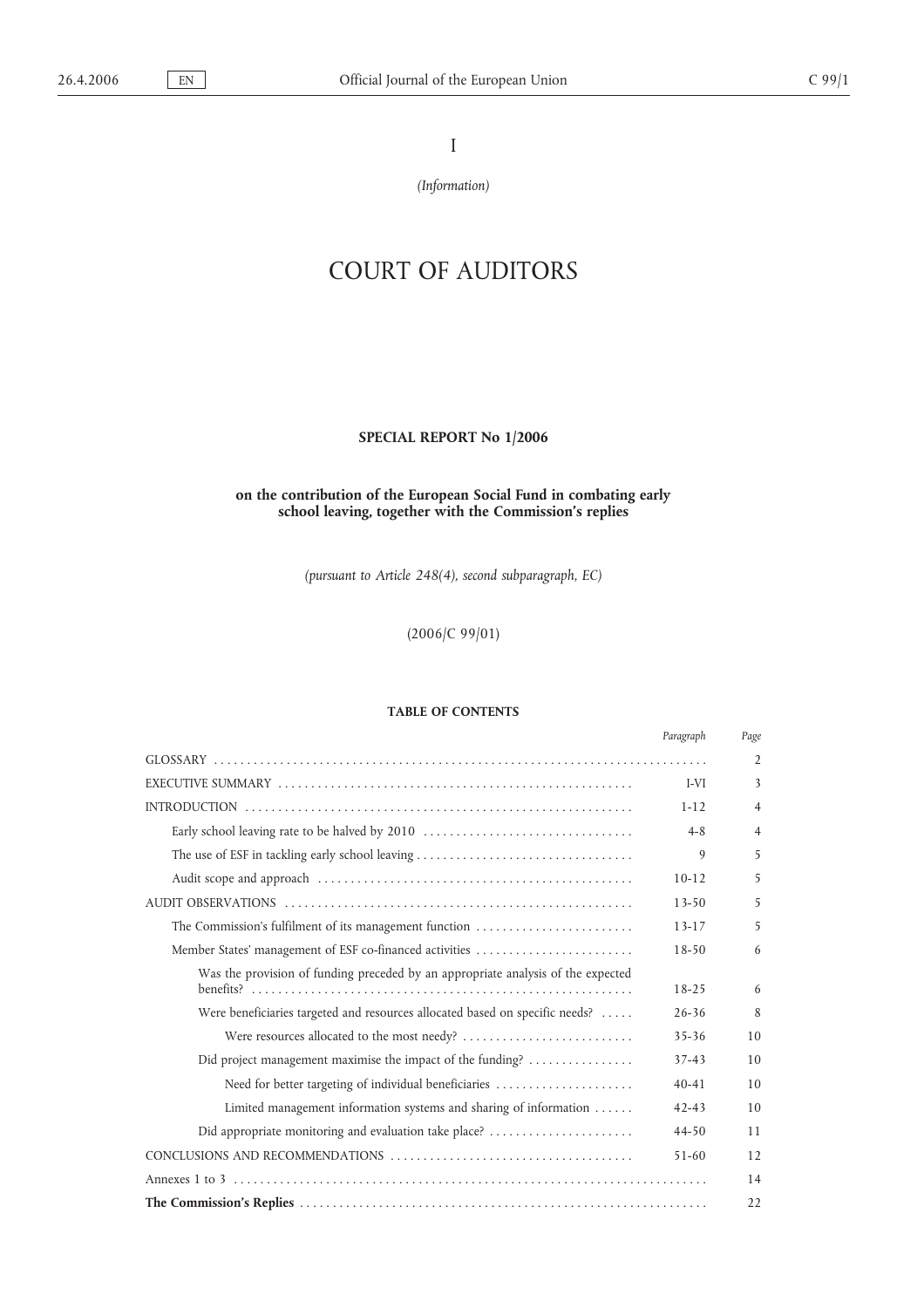# **GLOSSARY**

| ESF              | European Social Fund                                                                                                                                                                                                                                                                                                                                                                        |
|------------------|---------------------------------------------------------------------------------------------------------------------------------------------------------------------------------------------------------------------------------------------------------------------------------------------------------------------------------------------------------------------------------------------|
| <b>ESL</b>       | Early school leaving                                                                                                                                                                                                                                                                                                                                                                        |
| EES              | European Employment Strategy coordinates Member States' national employment policies and<br>provides for the creation of Employment Guidelines, adopted annually by the Council, on<br>proposals from the Commission                                                                                                                                                                        |
| Managing         | An authority or body designated by Member States to manage an Authority intervention<br>programme. It is responsible, on the one hand, for the efficiency and correctness of management<br>and, on the other hand, for implementation (receiving, examining and evaluating programme<br>operations, gathering data, drawing up the annual report, organising the mid-term evaluation, etc.) |
| MGI              | Social integration programme (mission générale d'insertion)                                                                                                                                                                                                                                                                                                                                 |
| <b>NAP</b>       | National action plans are prepared by each Member State in order to implement the employment<br>guidelines that are adopted annually by the Council                                                                                                                                                                                                                                         |
| Objective 3      | EU policy objective for combating long-term unemployment and facilitating occupational<br>integration                                                                                                                                                                                                                                                                                       |
| OP               | Operational programme of socioeconomic development jointly financed by national and<br>Structural Funds                                                                                                                                                                                                                                                                                     |
| Paying           | An authority or body designated by Member States for the authority purposes of drawing up and<br>submitting payment applications and receiving payments from the Commission                                                                                                                                                                                                                 |
| SGP              | Social guarantee programmes                                                                                                                                                                                                                                                                                                                                                                 |
| Structural Funds | Community funds for the support of programmes of socioeconomic                                                                                                                                                                                                                                                                                                                              |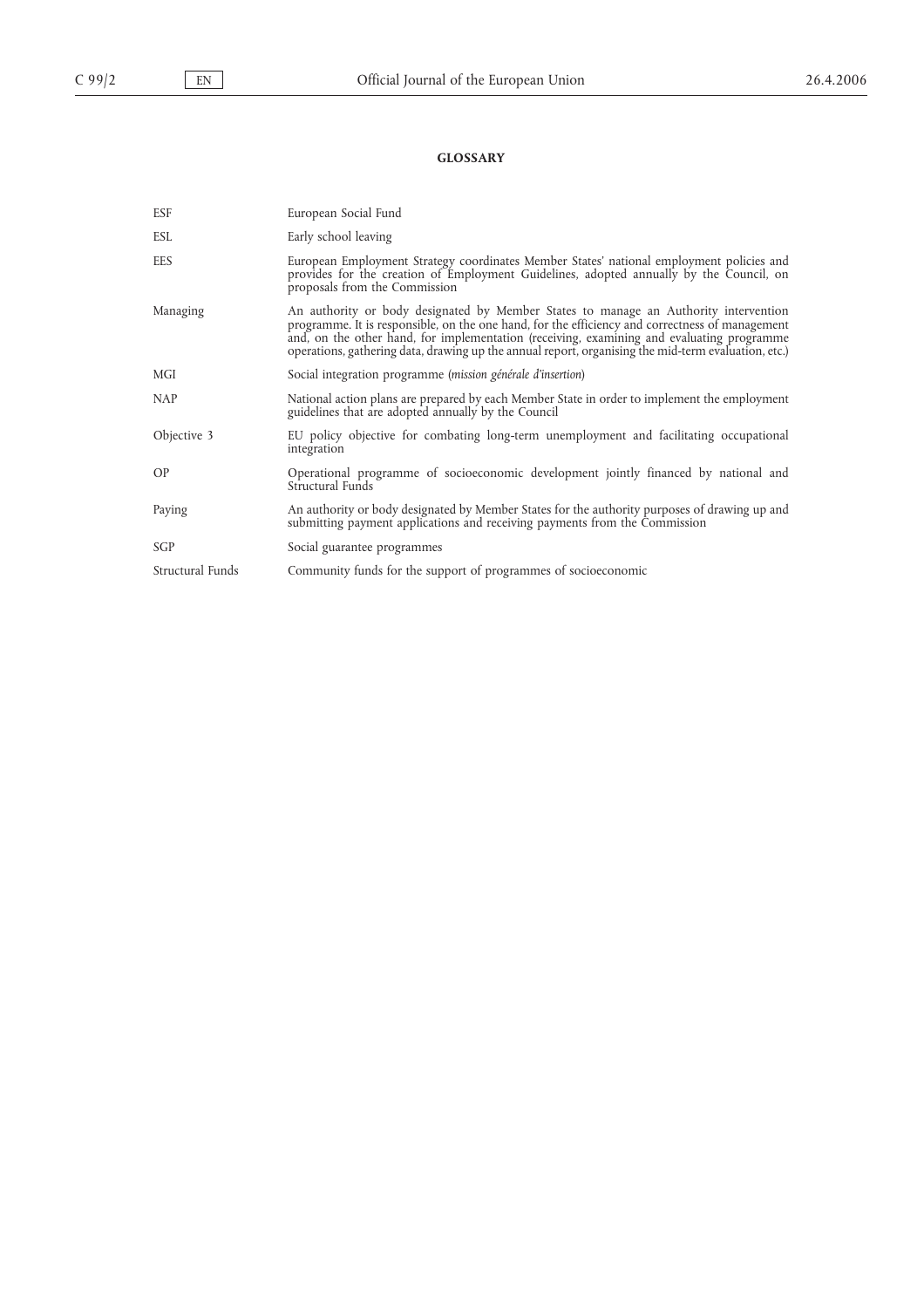#### **EXECUTIVE SUMMARY**

I. Under the Lisbon Agenda of 2000, the European Council agreed, as part of its social inclusion agenda, to focus on reducing the percentage of young people leaving school prematurely from the average rate of 19,3 %. To this end it established a benchmark which required that 'By 2010, all Member States should have at least halved the rate of early school leaving (1), in reference to the rate recorded in the year 2000, in order to achieve an EU average rate of 10 % or less'. The audit examined for six Member States (Spain, France, Ireland, Netherlands, Portugal and the United Kingdom) the nature of ongoing actions co-financed by the European Social Fund (ESF) with the aim of tackling the problem of early school leaving (ESL). It assessed whether there were adequate procedures in place to ensure the efficiency and effectiveness of such actions aimed at these objectives.

II. The ESF supports many different types of actions aimed at preventing school drop-out or reintroducing young people into the educational system, such as the introduction of differentiated curricula, specialneeds classes, attendance monitoring systems, social integration skills and activities, educational assessment, and guidance counselling.

III. Strengths and weaknesses were identified in management decision-making procedures in Member States which affect the benefit to be obtained from Community funds. In particular:

- (a) ESF co-financed activities for ESL were initiated without adequate analysis of the existing situation and the expected or targeted results;
- (b) in most cases, Member States' authorities could not sufficiently demonstrate their justification for the overall level of funding allocated to actions, nor could they justify the allocation of ESF funding to different regions on the basis of the level of ESL experienced;
- (c) the use of varying definitions of ESL within a Member State has not facilitated the targeting of geographic areas for assistance nor the measurement of the impact of initiatives. On a wider level, efforts to adopt the Eurostat definition would assist Community efforts in tackling the problem of ESL;
- (d) Member States experienced difficulties in identifying the population targeted by their actions. However, two Member States tackled this problem by establishing national databases to monitor the incidence of ESL;
- (e) little quantitative evaluation information was generally available on the results or impact of the co-financed programmes that aimed to reduce ESL, although separate evaluations on the implementation of the ESL measures were carried out by two Member States.

IV. To properly fulfil its management function the Commission must obtain reasonable assurance that sound financial management is being implemented in practice in the Member States, either through better utilisation of information currently received or through additional monitoring activities.

- V. The Court recommends that the Commission:
- (a) where necessary, give appropriate guidance to Member States, so as to ensure that Community funding is efficient, effective and economic;
- (b) verify that Member States' management systems adhere to the principles of economy, efficiency and effectiveness in conformity with Community regulations.
- VI. The Court also recommends that Member State authorities, in cooperation with the Commission:
- (a) properly define and identify the incidence of ESL;
- (b) establish or strengthen existing procedures within co-financed measures for identifying and targeting those most at risk of leaving school prematurely;

<sup>(</sup> 1) Early school leaver was defined in terms of the number of 18 to 24-year olds with only lower secondary education or less who were not in education or training.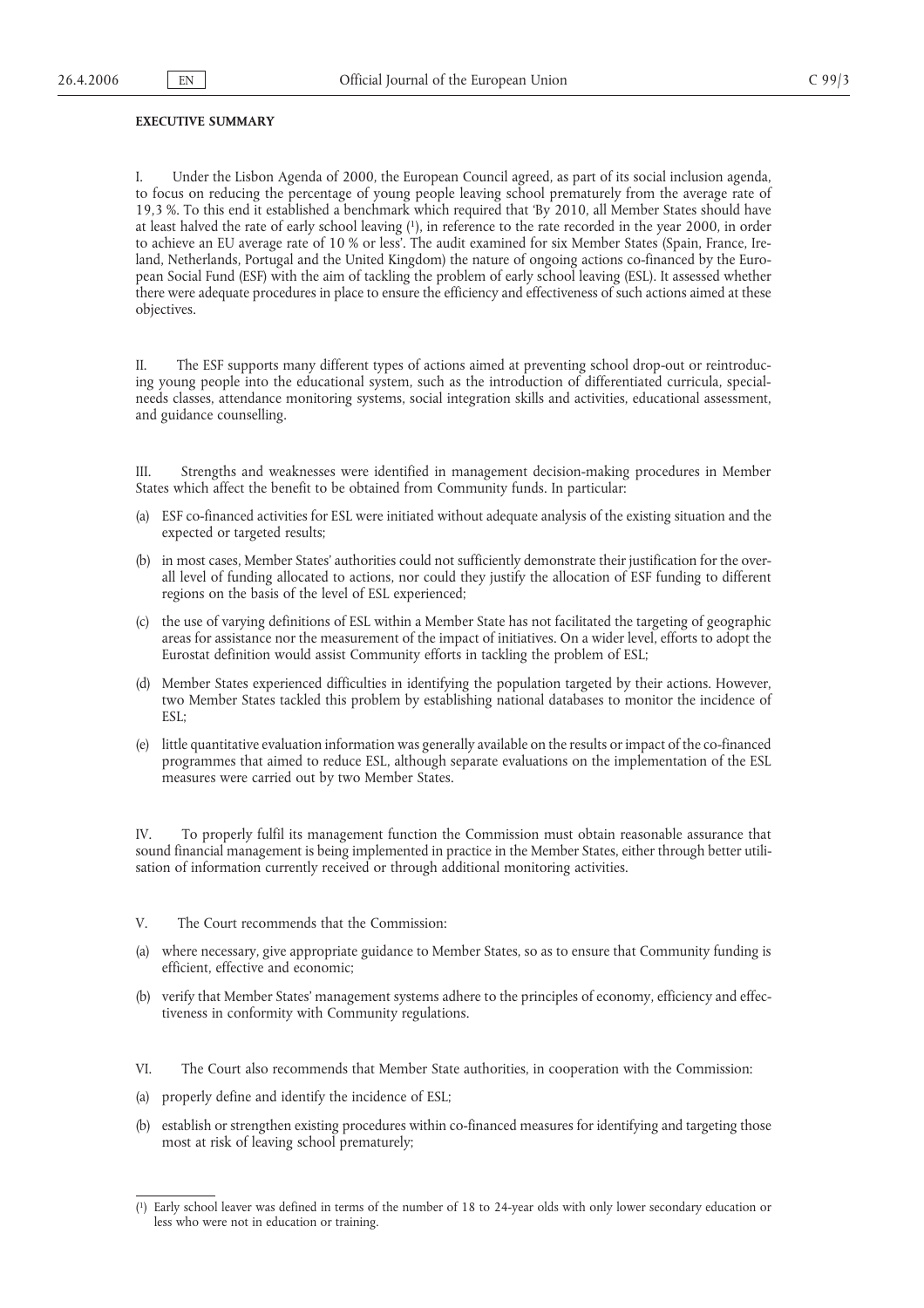- (c) encourage the exchange of information and best practice between all local and national organisations responsible for tackling ESL, where permitted by law;
- (d) actively promote the innovative use of ESF funding in tackling ESL.

# **INTRODUCTION**

1. In March 2000 the European Council agreed on a new objective for the European Union: to transform Europe into a competitive, dynamic and knowledge-based economy, characterised by a greater degree of social inclusion. An important aspect of the social inclusion agenda was the recognition of the need to combat the phenomenon of young people leaving school prematurely. In the year 2000, 19,3 %  $(1)$  of young people across the former EU-15 Member States were estimated to have left school prematurely.

The problem that ESL co-financed programmes address is the large number of young people without the minimum preferred level of education to allow them to successfully integrate into, and progress within the labour market. ESF co-finances actions implemented by Member States to address this situation.

3. The Court carried out an audit of the contribution of the ESF in reducing early school leaving. The objective of the audit was to determine whether adequate procedures existed to ensure the efficiency and effectiveness of ESF co-financed actions aimed at combating early school leaving (ESL) in seven Member State programmes. The total cost of these actions, consisting of ESF and national contributions, was budgeted at 1 078 million euro for the period 2000 to 2006, of which 489 million euro was spent up to 31 December 2003.

#### *Early school leaving rate to be halved by 2010*

While the definitions of ESL applied by Member States are derived from their individual education systems, the following definition of early school leavers was adopted by the European Council in 1999 as a basis for the establishment of a benchmark by which to measure a reduction in the ESL level: 'young people who have completed education at level 2 (lower secondary education (2)), one year before the European Labour Force survey, and who are no longer in education or training'.

5. The following year, in the context of the Lisbon Agenda, the European Council agreed on a number of targets to be achieved in the area of social inclusion and economic performance. One of these was a targeted reduction in ESL, which required that 'By 2010, all Member States should have at least halved the rate of early school leavers (3), in reference to the rate recorded in the year 2000, in order to achieve an EU average rate of 10 % or less' (4).

6. Subsequently, the Guidelines for the Employment Policies of Member States, 2002 (5), included proposals that Member States should substantially reduce the number of young people who leave education at the earliest opportunity. This should be done by developing specific remedial measures and by improving the quality of education and training systems and relevant curricula.

7. While the above guidelines and policy statements are clear, in common with other areas of employment and social policy, education policy is the responsibility of the Member States and is supported by the EU in the framework of the EES. Given that the phenomenon is experienced by Member States to differing degrees due to different educational, economic, social and cultural contexts, Community support for the alleviation of ESL is

<sup>(</sup> 1) Eurostat, Labour Market Survey.

<sup>(</sup> 2) Lower secondary education or second stage of basic education. The contents of education at this stage are typically designed to complete the provision of basic education which began at ISCED level 1. In many, if not most, countries, the educational aim is to lay the foundation for lifelong learning and human development. The programmes at this level are usually on a more subject-oriented pattern using more specialised teachers and more often several teachers conducting classes in their field of specialisation. The full implementation of basic skills occurs at this level. The end of this level often coincides with the end of compulsory schooling, where the latter exists.

<sup>(</sup> 3) Early school leaver was defined in terms of the number of 18 to 24-year olds with only lower secondary education or less who were not in education or training.

<sup>(</sup> 4) According to the Commission's report in 2002, *European benchmarks on education and training: Follow-up to the Lisbon European Council*, the current EU average was 19 %. It maintained that many activities (educational guidance; early warning and prevention systems; individual support initiatives for risk groups and measures to diversify teaching content and approaches) were being established to tackle the problem.

<sup>(</sup> 5) Council Decision 2002/177/EC (OJ L 60, 1.3.2002, p. 60).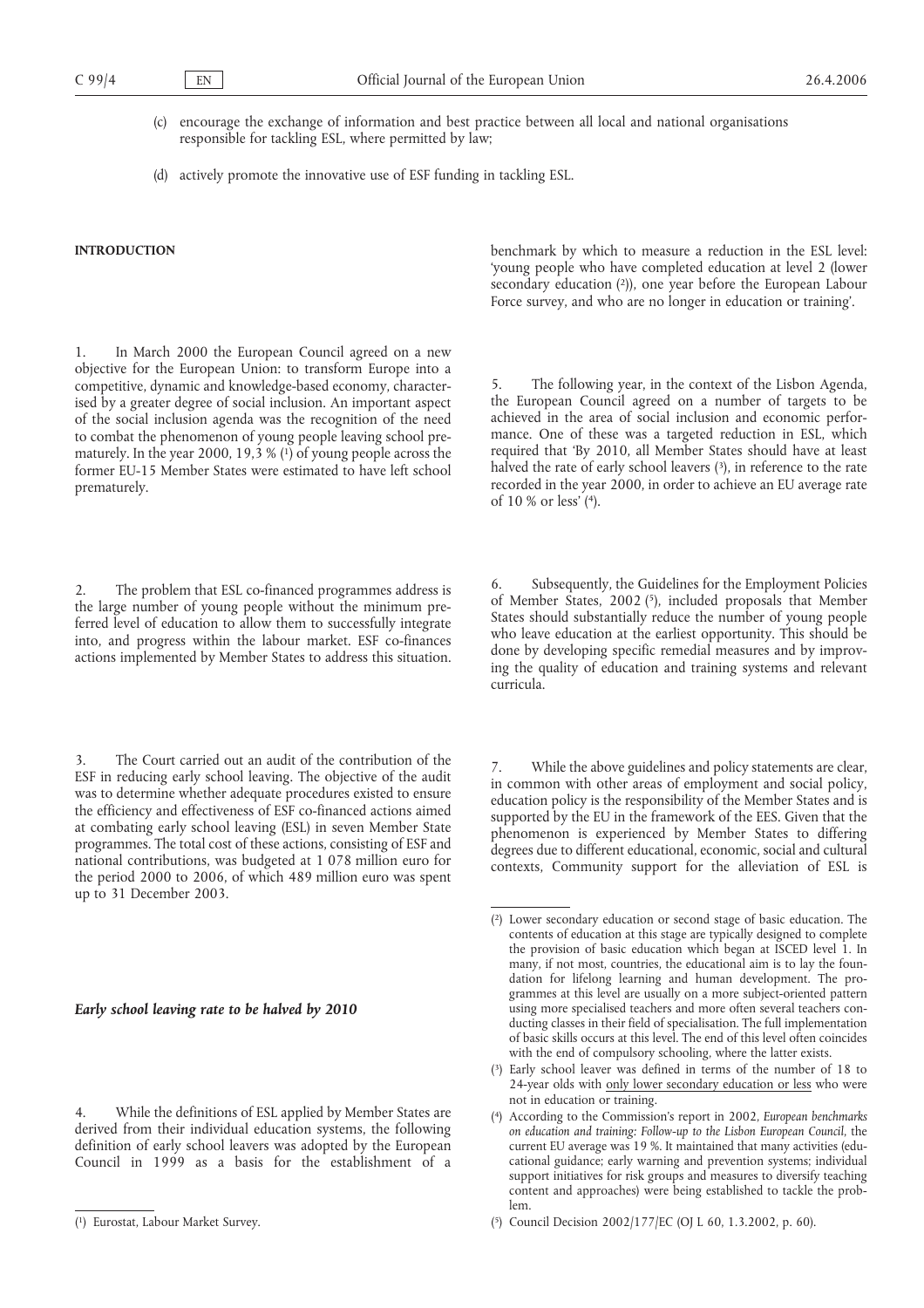provided through measures and actions within individual Operational Programmes (OP), in support of Member States' policies on lifelong learning and increased access to labour markets. In most cases, Member States also have nationally financed actions addressing different aspects of the problem.

8. In 2000 the average rate of ESL was 19,3 % across the former EU-15 Member States with only two Member States (Finland and Sweden) having ESL rates below the European target of 10 %. The ESL rate went down to 18,0 % in 2004 and was further reduced to 17,3 % with the accession of 10 new Member States that year (see *Annex 1*). With the new Member States included, nine out of 25 came in below the European target rate of 10 %. In its report on the implementation of the 'Education and Training 2010 work programme' (1) the Commission observes continuous improvements in recent years in reducing the ESL rate, while underlining that progress will need to be faster to reach the benchmark of 10 % in 2010.

#### *The use of ESF in tackling early school leaving*

9. The role of the Structural Funds is to co-finance investments in physical and human capital, so as to reduce the differences in living standards between people and regions of the EU. The European Social Fund is one of the four EU Structural Funds and is structured around the requirement of contributing to actions undertaken in pursuance of the European Employment Strategy. The reinforcement of ESF support in the non-EU policy area of education in the 2000 to 2006 programming period reflected recognition on the part of the Commission and Member States of the need to tackle this problem through the modernisation of educational systems and curricula. While ESF co-financed actions combating ESL should contribute effectively to meeting the European Employment Guidelines and the benchmarks (2) established by the Lisbon Agenda 2000, the nature of these actions depends on the specific needs of the individual Member States. The programmes described in *Annex 2* present typical ESF co-financed activities aimed at combating ESL in each of the Member States concerned. The Annex also highlights the particular aspects that influenced the effectiveness of the programmes, including the good practices.

## *Audit scope and approach*

10. The objective of the audit was to assess the adequacy of the procedures at the Commission and in Member States intended to ensure the efficiency and effectiveness of ESF co-financed actions addressing early school leaving.

11. The Court approached the audit objective by examining the following questions:

- (a) Had the Commission fulfilled its management function regarding the sound financial management of ESF funding in this area?
- (b) Was the provision of funding preceded by an appropriate analysis of the expected economic benefits by the Member States' authorities?
- (c) Had beneficiaries been targeted and resources allocated on the basis of the specific needs of the parties, and in a reasonable and cost-efficient manner?
- (d) Were projects implemented in a manner that allowed the specific objectives of the actions and the general objective of combating ESL to be met?
- (e) Did appropriate monitoring and evaluation activities take place in the Member States to ensure that actions were effectively addressing the objectives set?

12. The Court audited the management procedures at the Commission and in six Member States. Operational Programmes covering the 2000 to 2006 period were selected in respect of Spain (Andalusia and Catalonia), France, Ireland, Netherlands, Portugal and the United Kingdom. These Member States were chosen on the basis of the significance of their ESL problem as measured by Eurostat (see *Annex 1*), and their use of ESF funding in tackling the problem. The audit methodology consisted of desk research and on-the-spot audits in 34 implementing bodies and 50 ESL projects (see *Annex 3*), where management procedures at national, regional and project levels were examined and tested, and interviews conducted with the various stakeholders.

#### **AUDIT OBSERVATIONS**

#### *The Commission's fulfilment of its management function*

13. Under Article 38 of Council Regulation (EC) No 1260/1999 (3), which lays down general provisions on the Structural Funds, Member States are required to verify that management and control arrangements ensure that Community funds are being used efficiently and correctly and to provide the Commission with a description of these arrangements. They must also ensure that Community funds are used in accordance with the principles of sound financial management and must cooperate with the Commission to this end. The Member States are thus principally responsible for establishing the management and control systems and for applying them to measure and project implementation in conformity with Community requirements. The Commission nevertheless has the final responsibility for the execution of the budget (as described under Article 274 of the EC<br>Treaty and in the Financial Regulation). ( $\frac{1}{2}$  COM(2005) 549 of 30 November 2005, p. 19.<br>  $\frac{1}{2}$  Convention of a Financial Regulation).

<sup>(</sup> 2) Commission's report on *European benchmarks on education and training: Follow-up to the Lisbon European Council*, COM(2002) 629 final of 20 November 2002 (not published in the Official Journal). (

<sup>3)</sup> OJ L 161, 26.6.1999, p. 1.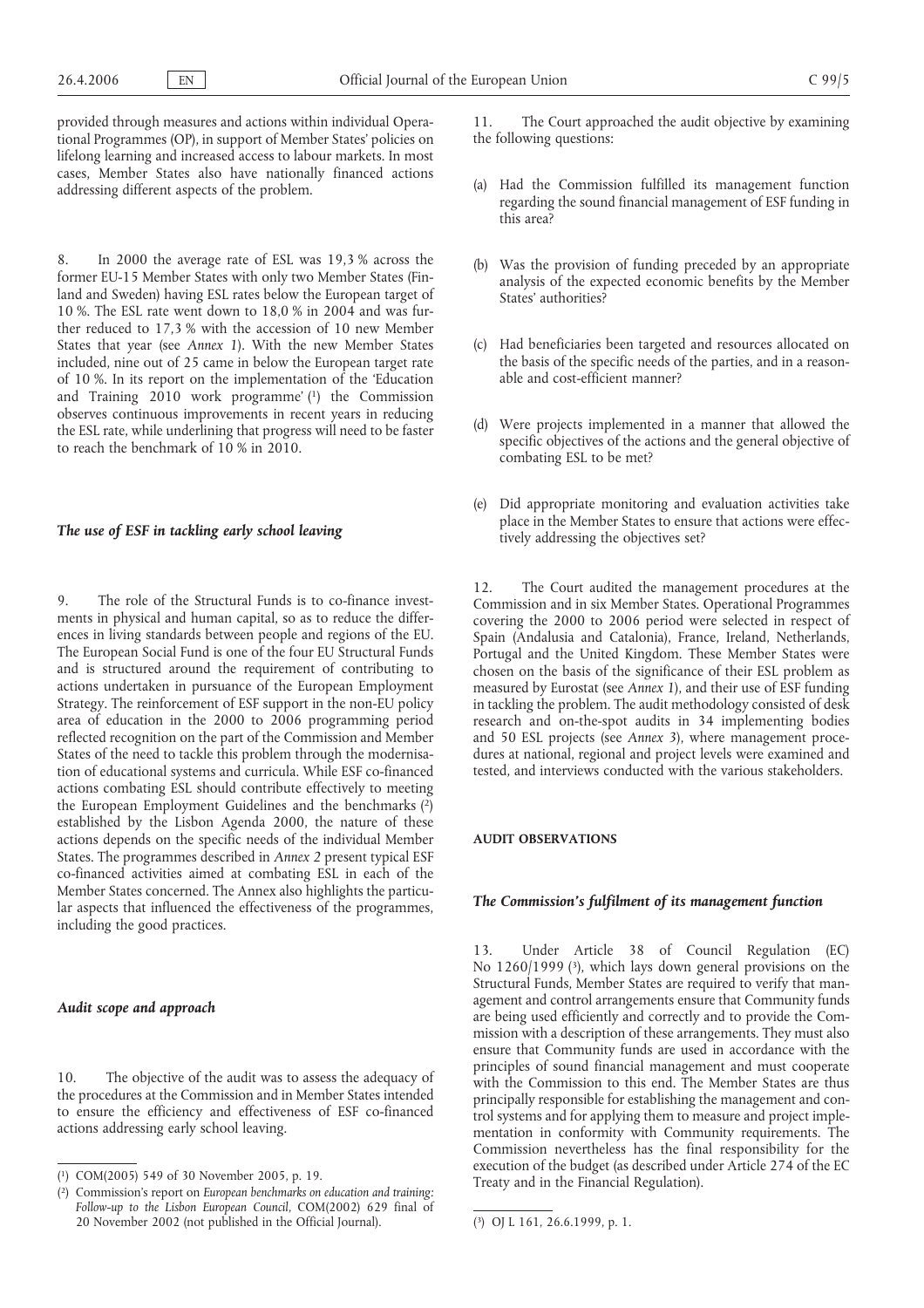14. In this regard, under Article 5 of Commission Regulation (EC) No 438/2001 (1) the Commission receives from Member States a description of their management and control systems. However, these descriptions relate mainly to legality and regularity and not to the achievement of economy, efficiency and effectiveness. The Commission, for its part, is required under Article 6 of the said regulation to 'satisfy itself that (Member States') management and control systems … meet the required standards' and to 'make known any obstacles which (the aforementioned management and control systems) present … to the Commission's discharge of its responsibilities under Article 274 of the Treaty'. In fulfillment of this requirement, the Commission collects management information on Operational Programmes through a number of mechanisms. These include Annual programme review meetings, evaluations, Annual Implementation Reports submitted to the Commission by Member States under Regulation (EC) No 1260/1999 (2), the Commission's participation at Programme Monitoring Committee (PMC) meetings, national audit reports submitted under administrative arrangements between the Commission and Member States and the Commission's own audits in Member States. However, with the exception of project selection procedures, these mechanisms are insufficiently used to specifically assess the functioning of Member States' management systems with regard to their adherence to the principles of economy, efficiency and effectiveness, as defined by Article 27 of the Financial Regulation.

15. An examination of the Commission's audit reports under Article 6 of Regulation (EC) No 438/2001 for the period 2004/2005 indicated that Member States' management systems were not systematically examined with a view to ascertaining their adherence to the principles of economy, efficiency and effectiveness. Furthermore, the Court's audit of the Commission's management files indicated that, while the Commission obtained knowledge of the implementation of OPs through its participation in PMCs, Steering Committees, bilateral meetings with Member States and through on-site audit visits, such knowledge was not fully exploited, in respect of the seven operational programmes audited. Therefore, procedures for processing and utilising such management information emanating from different sources need to be improved.

16. The Court's analysis of seven mid-term evaluation reports for the OPs audited, provided for under Article 42 of Regulation (EC) No 1260/1999, also revealed that although the reports often contained observations and recommendations on programme management issues, the Commission did not consider it appropriate to carry out, on its own, an independent assessment and follow-up of these recommendations. Instead, it exercised its management function in this regard through its advisory role on PMCs and Steering Committees and ultimately through its formal approval of changes to Operational Programmes.

17. In its opinion on a Council Regulation on the Structural Funds (3), the Court recalled that a substantial strengthening of Community controls is the indispensible corollary to a system in which project management rests with the national or regional authorities. This means in specific terms, that the Commission must be able to obtain assurance that sound financial management is being implemented in practice, in relation to these OPs and ESL measures, either through better use of information currently received or through new monitoring activities. Without such information neither the Commission nor indeed the managing authorities of the programmes can have sufficient assurance that appropriate standards of management are being applied in the implementation of actions addressing ESL, or consequently, that the maximum benefit is being obtained from Community funding.

## *Member States' management of ESF co-financed activities*

## **Was the provision of funding preceded by an appropriate analysis of the expected economic benefits?**

18. One of the objectives of ESF intervention was to reduce ESL with a view to improving the functioning of the labour market and the employability of the individual (4). While the potential macroeconomic impact is clear  $(5)$ , five of the seven measures (<sup>6</sup>) audited, which addressed ESL, were not based on a precise assessment of the extent and nature of the problem being faced at national, regional or local level. Despite political consensus for new, additional efforts to tackle ESL, as evidenced in the Lisbon Agenda, some Member States were slow to apply the funding to flexible, new approaches to combating ESL and adapting educational systems. For example, only in very few cases were decisions on co-financed activities preceded by research studies.

<sup>(</sup> 1) OJ L 63, 3.3.2001, p. 21.

<sup>(</sup> 2) Articles 34(1)(c) and 37.

<sup>(</sup> 3) Opinion No 2/2005 on the proposal for a Council regulation laying down general provisions on the European Regional Development Fund, the European Social Fund and the Cohesion Fund (COM(2004) 492 final of 14 July 2004), (OJ C 121, 20.5.2005, p. 14).

<sup>(</sup> 4) Communication of the Commission: Guidelines for programming in the period 2000 to 2006, Part 2: C: promoting employability, skills and mobility through lifelong learning, 1 July 1999.

<sup>(</sup> 5) The EU Economy: 2004 Review, Commission staff working paper, SEC(2004)  $1368$  of 26 October 2004, Paragraph 4.1. There is no solid evidence that education influences the aggregate employment rate … partly because researchers have not had access to data…on functional competences, as opposed to years of schooling. On the other hand, encouraging more people to complete upper-secondary education would have the effect of evening out the distribution of skills … and might be expected to have a positive long-term employment impact'.

<sup>(</sup> 6) Spain (Andalusia), France, Portugal, Netherlands and the United Kingdom.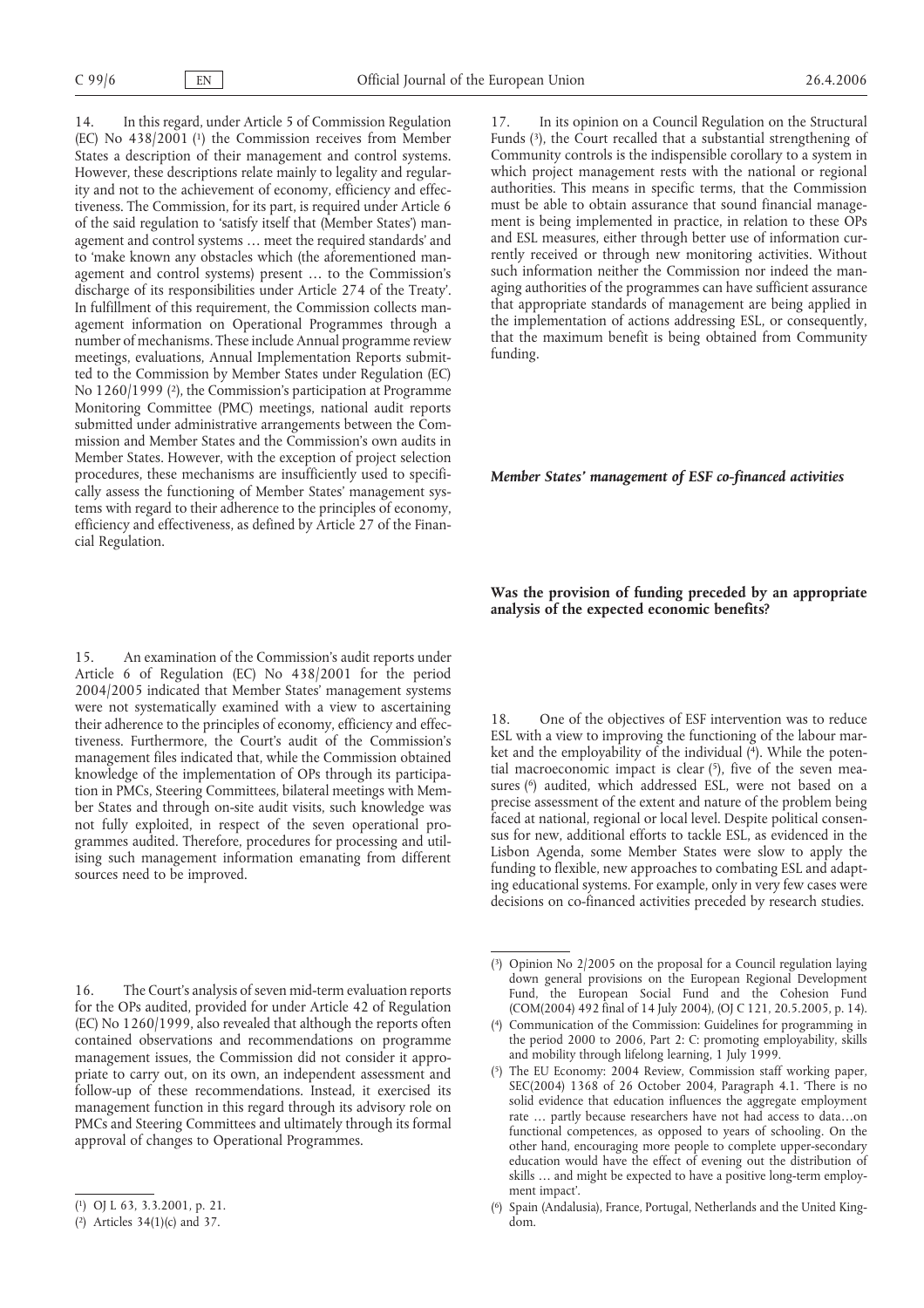19. Furthermore, economic justification for the level of funding to ESL activities as shown in *Table 1*, was, in the case of Spain (Andalusia), France, Netherlands, and Portugal, either unavailable, or could not be sufficiently demonstrated due to the absence of documentation. In the case of Ireland, funding was allocated to

the ESL pilot programme on a detailed needs-assessment basis, but additional resources were later allocated to an extended pilot phase of the programme without any forecast of specific expected incremental benefits, which does not conform to best practice.

## *Table 1*

#### **Total planned and actual expenditure on EU co-financed activities combating ESL in the six Member States audited**

| Member State and region      | Programme                                    | Planned expenditure<br>(million euro)<br>2000 to 2006 (1) | Actual expenditure<br>(million euro)<br>2000 to 2003 | ESF contribution rate |
|------------------------------|----------------------------------------------|-----------------------------------------------------------|------------------------------------------------------|-----------------------|
| Spain<br>Andalusia           | Objective 1 OP,<br>Measure 41.15             | 50                                                        | 18                                                   | 75 %                  |
| Catalonia                    | Objective 3 OP,<br>Measure 4.4               | 19                                                        | $\overline{4}$                                       | 45 %                  |
| France<br>National           | Objective 3 OP,<br>Priority 3,<br>Measure 4  | 356                                                       | 146                                                  | 45 %                  |
| Ireland<br>National          | Objective 1 OP,<br>Measure 5                 | 103                                                       | 26(2)                                                | 52 %                  |
| Netherlands<br>National      | Objective 3 OP,<br>Priority 2,<br>Measure E  | 379                                                       | 199                                                  | 45 %                  |
| Portugal<br>National         | Objective 1<br>PRODEP III OP,<br>Measure 1.2 | 36                                                        | 9(3)                                                 | 75 %                  |
| United Kingdom<br>South East | Objective 3 OP,<br>Measure 2.2               | 67                                                        | 40                                                   | 56 %                  |
| West Midlands                |                                              | 68                                                        | 47                                                   | 63 %                  |
| <b>Total</b>                 |                                              | 1078                                                      | 489                                                  |                       |

( 1) In some cases these amounts are estimates, due to the unavailability of exact figures for ESL activities.

( 2) Actual expenditure for 2000 to 2002 only.

( 3) Actual expenditure for 2000 to 2001 only.

20. Where a needs-analysis and a justification for funding levels are missing, clear objectives and deliverables in terms of outputs cannot be formulated nor can implementing bodies define meaningful criteria to be used later in the context of EU procedures for evaluation of their activities and to determine whether they have achieved what they set out to achieve.

21. In four of the six Member States audited (1), the ESFsupported activities did not form part of a strategic plan containing specific objectives to be attained, risk attaching to their achievement and specifications for combating ESL. Instead, they supported existing social and educational programmes aimed at addressing different aspects of the phenomenon (e.g. absenteeism or school failure).

22. In the case of France, ESF funding which had been provided for the adaptation and modernisation of the educational system was used to support educational activities which were a normal feature of the educational system and existed prior to ESF intervention in this area. Similarly, in the case of the United Kingdom, some funding was used to bring statutory educational provision in the area of career guidance and advisory services up to planned operational levels. In instances such as these, where co-financing is not applied to a clear and distinct strategy for tackling the ESL problem as such, one must consider that the funding is not being applied to optimum effect.

23. In Portugal, ESL was part of the national strategy for employment and social inclusion. However, individual measures to identify and help students at risk of abandoning school prematurely were not coordinated within this strategy. In the United Kingdom, although a clear link existed between Government ( policy and priorities on tackling ESL, and although ESL was 1) Spain, France, Portugal and the United Kingdom.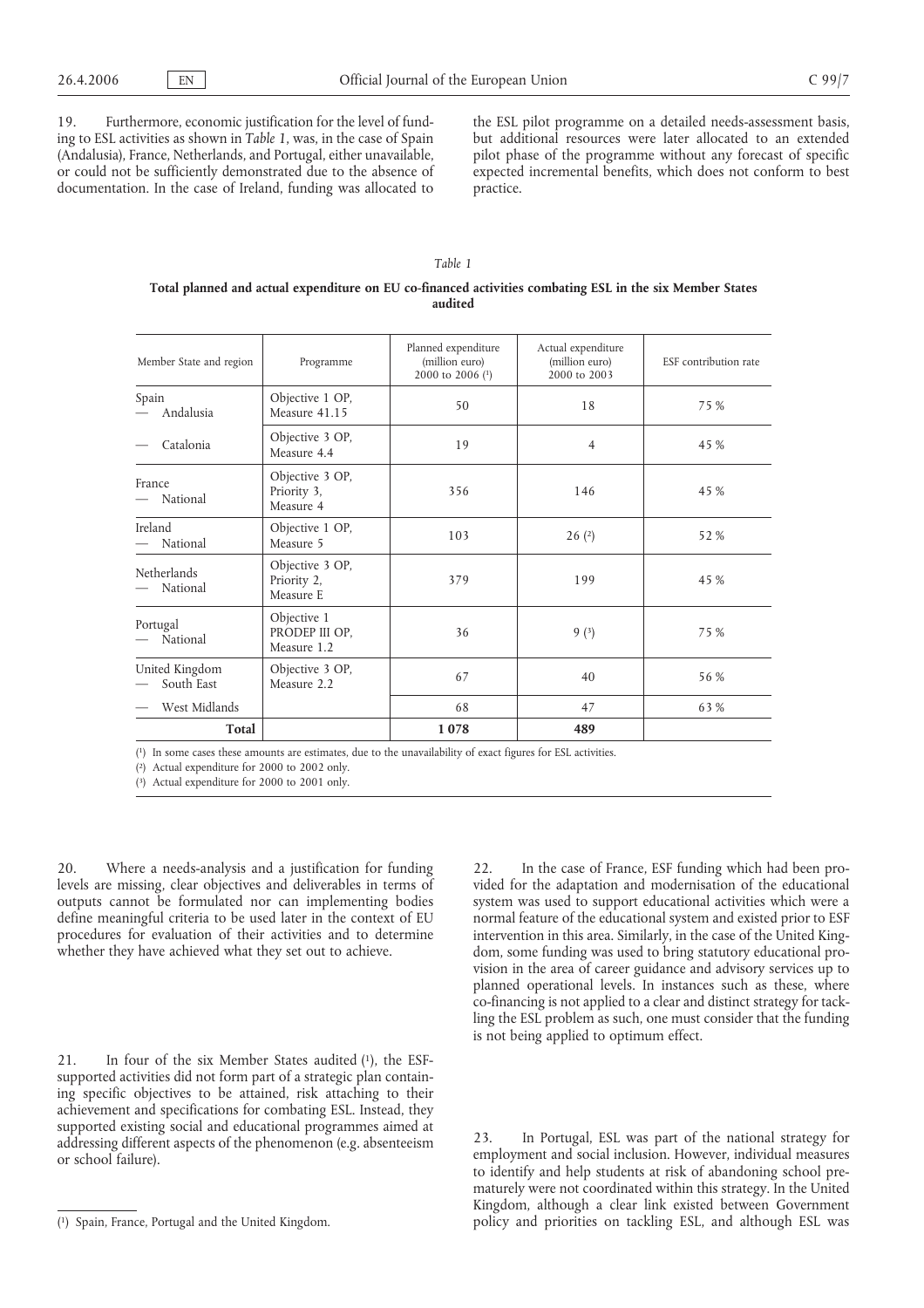included within the 2000 to 2006 Objective 3 operational programme (OP), it was not accompanied by a coherent and focused strategy for addressing the problem. The provision of funding for ESL projects under two policy fields in the OP in the period 2000 to 2004, each with multiple target groups, created ambiguity as to the intended focus of the action and resulted in confusion on the part of beneficiaries. This in turn adversely affected the programming, coherence and timing of efforts on the ground (see *Annex 2* — United Kingdom). Furthermore, despite the commissioning of a meta-evaluation (1) of research reports on ESL by a United Kingdom state-funded body in 2001, there was no evidence that this work influenced the targeting of beneficiary groups or the choice of ESL activities, despite the fact that it outlined the most likely causes of and the most effective interventions for ESL.

24. In the case of Ireland, while a coherent strategy existed based on a pilot initiative to combat ESL, the results and experiences emanating from the exercise were not fully exploited when developing the strategy for the subsequent phase of the programme. They were only taken into account after the second initiative had been developed.

25. Alongside deficiencies in strategy, in four of the six Member States (2) no single authority had a clear overview of the ESL situation in the Member State, or the region, possessed a definition and precise quantification of its characteristics, and coordinated the efforts of various national, regional, and Community funded initiatives. Thus the absence of an appropriately researched and coordinated strategy which addresses the various dimensions of the ESL problem has consequences for the actions' effectiveness in reducing ESL.

#### **Were beneficiaries targeted and resources allocated based on specific needs?**

26. Different definitions of ESL exist in each of the Member States audited and definitions also vary between different organisations and regions within those Member States. In consequence, the beneficiary target groups also vary, as shown in *Table 2*, alongside variance in national and regional authorities' estimations of the extent of the ESL problem being faced.

| Member State                    | Beneficiary target group                                                                                                                                                     |
|---------------------------------|------------------------------------------------------------------------------------------------------------------------------------------------------------------------------|
| Spain (Andalusia and Catalonia) | 16 to 21-year olds without the end of compulsory school diploma/a school leaving<br>certificate                                                                              |
| France                          | Pupils attending lower secondary schools ( <i>dispositifs relais</i> )<br>Young people over 16 (MGI)                                                                         |
| Ireland                         | 8 to 18-year olds who have abandoned school or are at risk of abandoning school                                                                                              |
| <b>Netherlands</b>              | Students in vocational education, who are under 23 years of age, have not yet obtained<br>a 'start qualification' (level 2 vocational education), and who are at risk of ESL |
| Portugal                        | 15 to 18-year olds who have not yet obtained the end of compulsory school diploma                                                                                            |
| United Kingdom (England)        | 13 to 17-year olds who have abandoned school or are at risk of abandoning school<br>$(2000 \text{ to } 2004)$                                                                |
|                                 | 16 to 18-year olds not in education, employment or training (NEETs) (2004 onwards)                                                                                           |

# *Table 2* **Early school leaving beneficiary groups by Member State**

<sup>(</sup> 1) *Improving Student Retention and Achievement*, P. Martinez, 2001, Learning and Skills Development Agency.

<sup>2)</sup> Spain (Andalusia), France, Portugal, and the United Kingdom.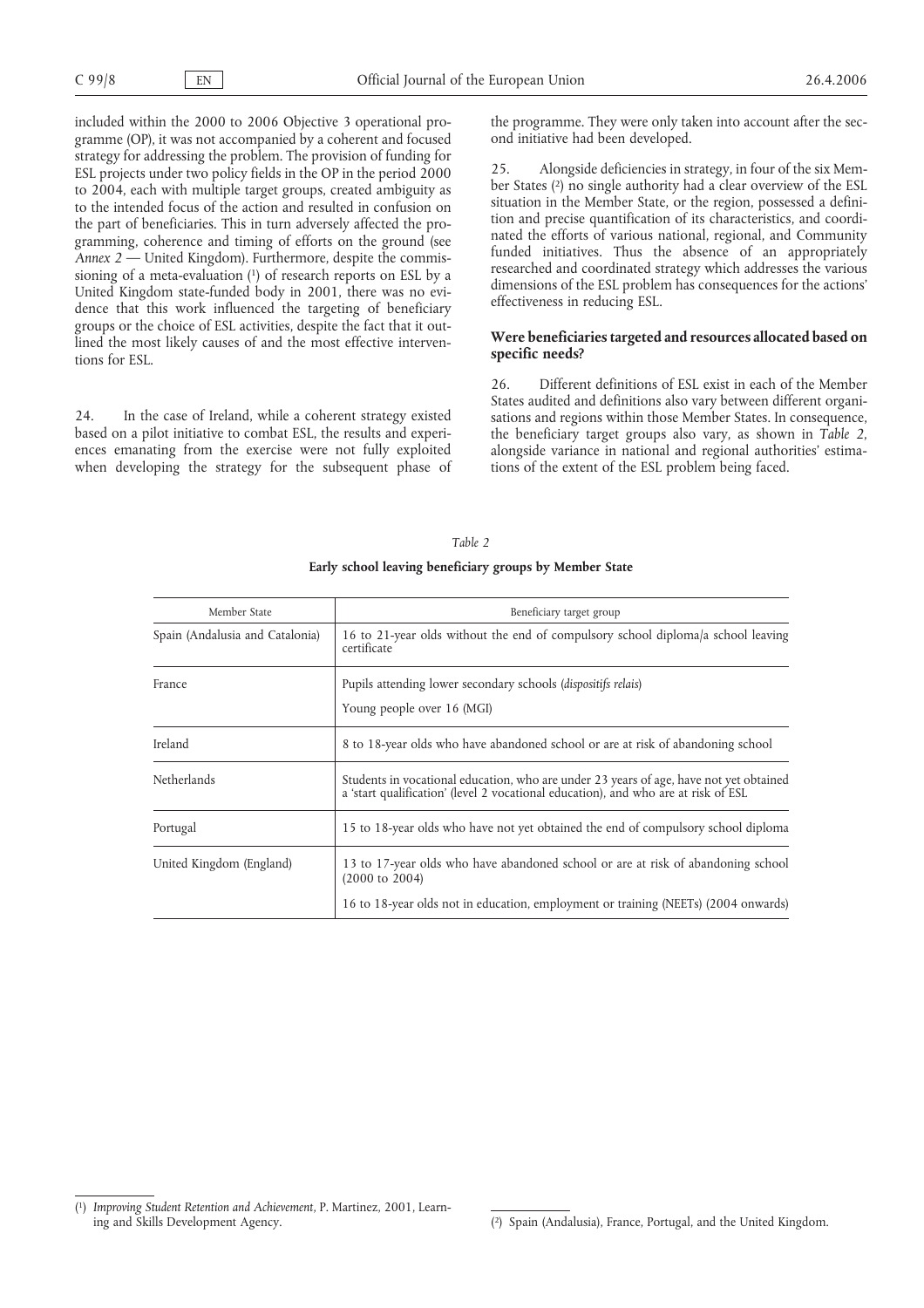27. In France, the Ministry of Education estimated that 60 000 pupils (8 % of the cohort) left school annually without any qualification. However, on the basis of Eurostat's definition of ESL, which was applied by the schools subject to audit, this group amounted to 152 000 pupils (or 20 % of the cohort). Similarly in the UK, multiple definitions of ESL resulted in varying statistics on the extent of the pupil retention problem. This ranged from 31,5 % of 16 to 18-year olds who were not in education or training in England in 2003, to 9 % of 16 to 18-year olds who were not in education, training or employment in England in 2003. Finally, the ESL rate in England, according to the Eurostat definition, was estimated as 18 % in 2003 (1).

28. These varying definitions of ESL within a Member State do not facilitate the targeting of geographic areas for assistance nor the measurement of the impact of initiatives. On a wider level, efforts to adopt the Eurostat definition would assist Community efforts in tackling the problem of ESL.

29. Considerable variance was found in Member States' ability to estimate the population targeted by their actions. In Ireland, the School Completion Programme identified the most needy schools and pupils by analysing a national database to determine the number of pupils leaving school prematurely (see *Annex 2* — Ireland). This information was then used in selecting beneficiaries and allocating funding. In the Netherlands however, an accurate quantification of ESL figures was not possible up to 2004, due to insufficient data. Thereafter, ESL figures were revised upward from 16 000 to 70 000 pupils. This situation has now been remedied through the implementation of a national database.

30. The ability to quantify needs also varied between regions. For example, although the Spanish region of Catalonia possessed detailed estimates of ESL compiled on the basis of information provided by schools in each municipality, supporting evidence for Andalusia's estimated target population of between 50 000 and 75 000 pupils could not be provided.

31. The availability of statistics did not always ensure their use in strategic and operational decision-making. Even though some statistics were available at national and regional/'Académie' level in France and Portugal, they were not used by the PRODEP III managing authority in Portugal and most 'Académies' in France to manage ESL actions. However, in one French region (Lorraine), a five-year action plan did provide a detailed identification of underlying problems, together with the necessary corrections to compensate for them. While statistics are important in

identifying the most needy areas for assistance, a feature of most of the ESF co-financed measures was their exclusion of young people under compulsory school age.

32. In three of the six Member States (2), co-financed activities were restricted by regulation to pupils over compulsory school age (i.e. 15 or 16 years of age) or educational level, without evaluating the potential group at risk outside this category. This was done on the basis that activities targeted on younger pupils were the sole responsibility of the national educational authorities. For example, in the United Kingdom, under an amendment to the OP in 2004, the ESL target group, which had included 13 to 17-year olds, was restricted to those aged 16 to 18, not in education, training or employment (NEETs). In France however, while national regulations set the minimum age for admission to the social integration programme (MGI) at 16, in some cases pupils under this age were admitted to the programme.

33. While the limitation of ESF preventive interventions to post-compulsory school age could be justified on the basis of higher school drop-out rates, research shows that the causal factors of ESL (such as absenteeism, learning difficulties and behavioural problems) are established in earlier years and that the preschool leaving age category requires equal attention, if ESL rates are to be reduced significantly and permanently (3).

34. Although the Lisbon Agenda called on Member States to halve their rate of ESL by 2010, the setting of this reduction benchmark was not the subject of empirical research. In two of the six Member States (4) audited, no specific target for the reduction of ESL, annual or otherwise, was fixed by national authorities until 2003. Moreover, where national or regional targets for the reduction of ESL were fixed, the basis of the particular targets could not be objectively substantiated (5). As an example, in the case of England a planned reduction of 2 % by the year 2010 in the number of 16 to 18 year-olds not engaged in education, employment or training (which is a smaller target population than that of the Eurostat definition) would only result in a modest reduction in the ESL rate of 18 % (2003). In consequence, the Lisbon Agenda target of halving the ESL rate by 2010 is unlikely to be met.

<sup>(</sup> 1) *Source:* DfES Statistical Service.

<sup>(</sup> 2) Spain, the Netherlands and the United Kingdom.

<sup>(</sup> 3) '*Constructions sociales des absentéïsmes et des décrochages scolaires en France et en Angleterre*', March 2003, Report to the Development and Programming Directorate of the Ministry for Education, France by 'Le Laboratoire de recherches sociales en éducation et formation — FARSEF — Observatoire Européen de la Violence Scolaire'.

<sup>(</sup> 4) Spain (Andalusia) and the Netherlands.

<sup>(</sup> 5) Ireland, France and the United Kingdom.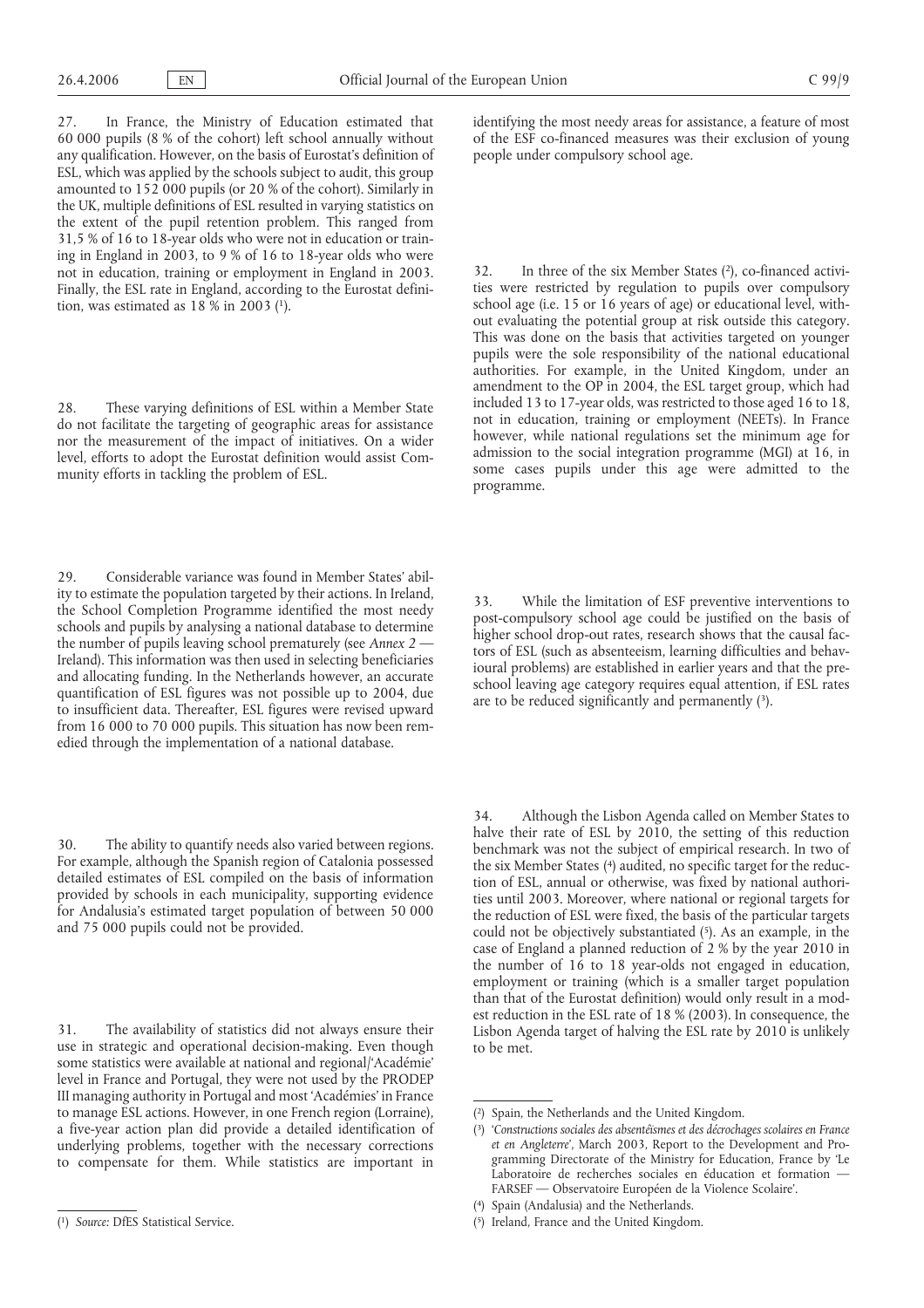*Were resources allocated to the most needy?*

35. In France, the basis on which ESF funding for ESL activities was allocated between the regions and within the regions, and the justification for the level of ESF support for ESL activities could not be provided. Nor was there a clear and systematic correlation between the most needy areas and the number of pupils involved in the ESL programmes at regional level. Similarly, in Spain (Andalusia), the basis for allocating the funding between ministries, municipalities, and non profit-making organisations, could only be provided for a small part of one of the two submeasures. In the United Kingdom, as ESL beneficiaries were merely one social inclusion target group within the ESF co-financed measure, funding to regions was not allocated on the basis of the incidence of ESL within the region, but on the basis of the broad socioeconomic criteria (principally, youth unemployment and low educational attainment levels) used by the European Commission in allocating Objective 3 funding to Member States. At local level, however, geographic areas were prioritised for funding on the basis of comparative levels of educational attainment and deprivation. In the case of Ireland's School Completion Programme, funding was based on costed expenditure proposals which were linked to justified needs in terms of the rate of ESL experienced in each consortium of schools.

36. Thus, in the majority of instances, there was a lost opportunity to make use of available data in accurately establishing the 'at risk' population and so improve the formulation, planning and implementation of the activities, leading to greater efficiency and effectiveness in the use of resources.

# **Did project management maximise the impact of the funding?**

37. In the case of Ireland's School Completion Programme (see *Annex 2* — Ireland), which consisted of succinct project elements to be delivered, some elements were abandoned or changed without decisions being taken at the appropriate level, i.e. the Programme Monitoring Committee or the overall impact of changes to the action being adequately considered. Nevertheless, in the case of this programme and one UK project (1) also audited, the establishment of a consortium of local schools or colleges operating under written agreements and with the assistance of a coordinator constitutes an innovative and worthwhile practice, contributing positively to the efficient administration of the projects and the programme.

38. Weaknesses were also encountered in the project selection processes. In France, this process took no account of school drop-out rates, and under the 'MGI' programme some schools were selected without sufficient justification. In the United Kingdom, for three of the eight projects audited there was no evidence of follow-up of project-appraisers' questions and concerns about project applications. Such weaknesses are particularly important given that there was limited competition in the selection process, with two of the three aforementioned projects being the only eligible bids received for ESL activity, at the time.

39. Delays of up to two years in implementing the ESF actions were also noted in two Member States. This was due to protracted discussions with the Commission on the eligibility of certain expenditure and the setting up of national regulatory and financial arrangements in the case of France. In the case of the United Kingdom, it was due to uncertainty among beneficiaries as to the intended target group for the actions. This resulted in slower progress in initiating projects to tackle ESL.

*Need for better targeting of individual beneficiaries*

40. In the case of programmes which provided special courses for students (2), the selection procedures were normally based on pupils' levels of academic achievement. For other actions containing a range of co-financed activities the selection of participants was based on the likelihood of them abandoning school. These assessments were generally done at local administrative or school level, e.g. in France, where schools selected pupils through an interview process. In the majority of cases  $(3)$  the risk assessment and pupil admissions criteria, where available for examination, were not based on objective and transparent criteria.

41. In the Netherlands, while the rules required that school authorities should focus on pupils at 'increased risk' of leaving school prematurely, in practice, all pupils meeting the minimum requirements were selected without prioritisation. Furthermore, the quality and detail of pupil records was also quite variable and at times inadequate.

*Limited management information systems and sharing of information*

42. Generally, management information systems providing data on performance were found to be limited yet adequate for the purposes intended. However, with the exception of project appraisal and selection, the system for ESL actions in France suffered from significant weaknesses which prevented it from providing adequate management information on the implementation of the actions. Firstly, the managing authority could not accurately identify the amount of ESF funding by recipient, due to duplicate, inaccurate and/or non-comparable data. Secondly, it was not possible to ascertain the actual number of pupils enrolled in ESL projects throughout the country, nor to obtain details of the related expenditure. Following the audit the managing authority announced (4) the future development of a new information systems tool which would be adapted to the needs of the next programming period 2007 to 2013.

<sup>(</sup> 1) Youth Inc.

<sup>(</sup> 2) Portugal and Spain (Andalusia and Catalonia).

<sup>(</sup> 3) Ireland, France, the Netherlands and the United Kingdom.

<sup>(</sup> 4) Letter of Ministre d'emploi, travail et cohésion social, 6 August 2004.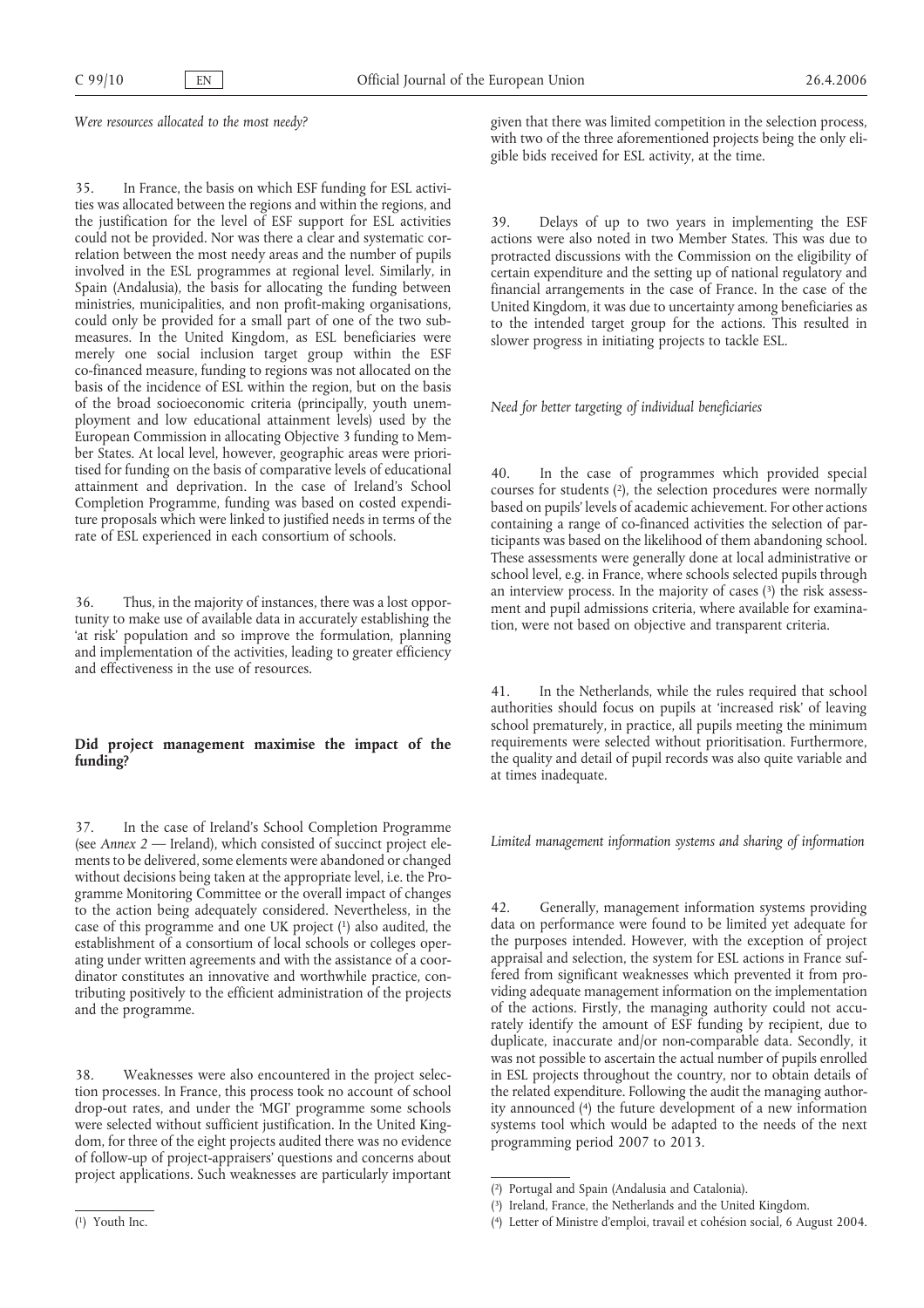43. A particular impediment to the assessment of pupils' needs in the case of Ireland and the UK was the sharing of personal information between primary and secondary level schools and educational bodies, due to data protection considerations. Thus, some schools were not aware of the risk characteristics of entrant pupils, whereas, had it been available, this information would have better facilitated their integration into the school environment. In the United Kingdom there was evidence of a lack of information-sharing at local level. Although under national regulations (1) collaborative working arrangements were required to be established between different local funding agencies, datasharing agreements were either found not to be in place or not operating successfully. Thus detailed statistical information on ESL which had been collected locally was not available to the educational authorities who formulated strategy and approved funding for ESL activities.

## **Did appropriate monitoring and evaluation take place?**

44. Responsibility for the sound financial management of co-financed activities rests with the managing authority of each OP. Accordingly, the managing authorities should, through evaluation exercises, monitoring visits and reports from implementing bodies, assess the appropriateness of strategies, the adherence of actions to good financial practice, and the adequacy of results.

45. Generally, the implementing bodies carried out some monitoring of projects with a view to ensuring that they were meeting their objectives. However, difficulties occurred in the coordination and dissemination of research in Ireland, where, due to a lack of cross-communication between different units of the implementing body (the Department of Education and Science), parallel research work was commissioned by both units without the knowledge of the other party. Furthermore, while the implementing body also commissioned research into the standardisation of risk assessment for ESL, full benefit was not obtained from this initiative, as the results of this research were not sufficiently disseminated among schools for it to influence their student diagnosis and selection procedures. In the Netherlands a sub-optimal situation also occurred whereby individual schools separately commissioned and funded similar research and development projects on ESL.

46. The principal challenge facing Member State authorities in assessing the impact of such ESF co-financed programmes and actions on the rate of ESL is the difficulty in taking account of the effect of national and local educational initiatives and extraneous factors such as employment levels and social conditions. For example, in the case of the United Kingdom measure, the use of ESF was not considered by the national authorities as of major importance compared to nationally funded actions, while in the Netherlands many projects implemented by schools contained elements which were not co-financed by ESF, thus making assessment of the Community added value virtually impossible.

47. In general (2), the mid-term evaluations of OPs contained little quantitative evidence on the impact of ESL co-financed activities in Member States, due to the fact that no specific impact indicators for ESL were foreseen. In their absence it was thus not possible to determine whether the focus and strategy being followed were the most efficient and effective for tackling ESL. For example, in respect of the United Kingdom measure, the inclusion of the ESL target group in this multi-focused measure, which had many target groups, did not facilitate the collection of monitoring data and the evaluation of ESL activities. As a consequence, analysis of co-financed activities could only be provided by the national authorities for a small group of closed projects supporting 13 to 17-year olds at risk of disaffection, which were funded directly by the regional Government Offices rather than through intermediaries.

48. Special evaluations were commissioned by Ireland and Portugal to examine the implementation of their respective ESL actions. Such an initiative is, of course, useful. Unfortunately, in both cases, although changes were made on the basis of recommendations, the absence of detailed analysis of the conclusions and recommendations by the national authorities meant that the adequacy of these changes could not be assessed by the Court.

49. These deficiencies detract from the added value that a proper evaluation process brings as a means of assisting in the management decision-making process. Nevertheless, one useful innovation in evaluation in Ireland was the requirement that projects perform a self-appraisal and evaluation, which included both statistics on improved retention rates and the qualitative impacts felt in running the project. Similarly, in the United Kingdom, not only were all projects required to carry out endevaluations, one project (3) also gathered baseline data on participants with which to measure their needs and subsequent performance.

50. Overall, the added-value of such Community assisted measures in addition to the funding is, firstly, their ability, in accordance with the Structural Funds partnership principle, to harness the involvement of local actors and address the individual needs of communities. For example, in the Netherlands and Ireland, ESF co-financed projects promoted communication and coordination between schools and other local actors through the establishment of consortia, working associations, meetingpoints and the use of internet sites. Secondly, such measures can give direction to and prioritise the achievement of common EU policy objectives such as halving the rate of ESL by 2010. Finally, they have the potential to raise awareness throughout the European Union that the problem of young people dropping out of school affects the whole economy.

<sup>(</sup> 1) Circular 03/06 March 2003 of Learning and Skills Council entitled 'Strategic Area Reviews'.

<sup>(</sup> 2) Spain, France, Ireland, the Netherlands, Portugal and the United Kingdom.

<sup>(</sup> 3) Future Train.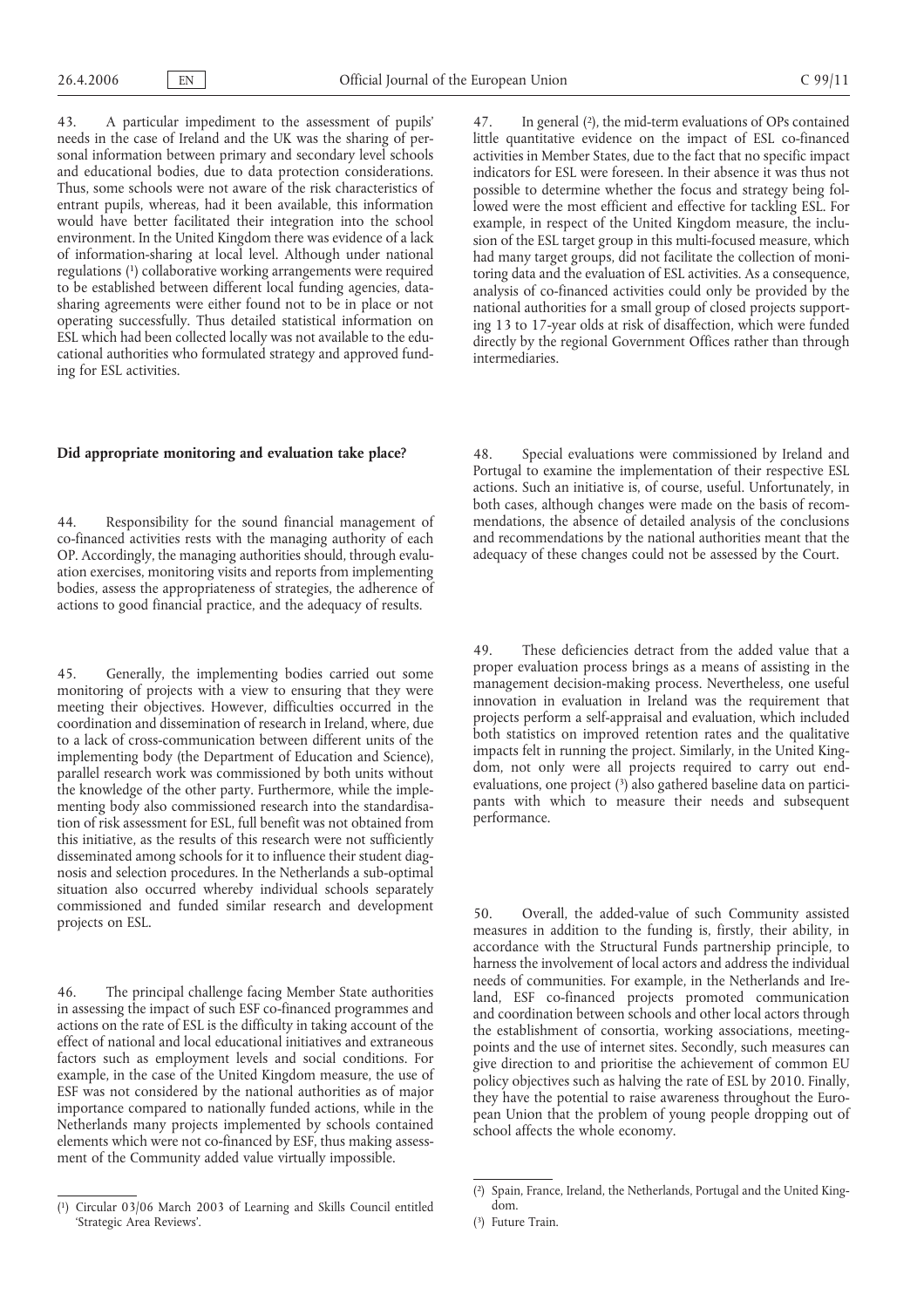#### **CONCLUSIONS AND RECOMMENDATIONS**

51. In respect of the audit questions asked the Court concludes and recommends the following.

## (a) *Had the Commission fulfilled its management function regarding the sound financial management of ESF funding in this area?*

52. For the Commission to fulfil its management function it must obtain reasonable assurance that sound financial management is being implemented in practice, in the Member States, either through better utilisation of information currently received or through additional monitoring activities. This was not sufficiently demonstrated regarding the management of ESL measures (see paragraphs 13 to 17).

The Commission should give appropriate guidance to Member States, where necessary, so as to ensure that Community funding is efficient, effective and economic.

The Commission should verify that Member States' management systems conform to Community regulations and adhere to the principles of economy, efficiency and effectiveness.

53. The Court's audit of management processes for the selection and implementation of actions combating ESL in the Member States examined the management procedures and highlighted both strengths and weaknesses which affect the value to be obtained from Community funds. These observations are demonstrated in regard to the following audit questions addressed.

#### (b) *Was the provision of funding preceded by an appropriate analysis of the expected economic benefits?*

54. In the majority of cases the Member States' authorities applied ESF funding without adequate analysis of the existing situation and the expected or targeted results. Furthermore, in most cases, Member States could not sufficiently demonstrate their justification for the level of funding allocated to ESL activities. However, in the case of one programme the funding was directly linked to justified needs in terms of the rate of ESL experienced by the schools (see paragraphs 18 to 25).

Member State authorities should carry out an analysis of expected economic benefits, which should include a documented and reasoned justification for the level of funding being allocated and the areas or activities being prioritised.

(c) *Had beneficiaries been targeted and resources allocated on the basis of specific needs of the parties and in a reasonable and cost-efficient manner?*

55. Considerable variance was found in Member States' ability to estimate the population targeted by their actions. The ability to quantify needs also varied between regions. The use of varying definitions has not facilitated the targeting of geographic areas for assistance nor the measurement of the impact of initiatives. On a wider level, efforts to adopt the Eurostat definition would assist Community efforts in tackling the problem of ESL (see paragraphs 26 to 34).

Member States should continue to follow-up their achievement in combating ESL by reference to the Lisbon Agenda definition as agreed by Heads of State or Government, so as to bring about the intended long-term reduction. Reasonable annual targets for the reduction of ESL would help to meet the objective fixed by the European Council.

56. Member States did not always allocate Community resources to different regions and actions in proportion to their needs or levels of ESL, or on a demonstrably justifiable basis (see paragraphs 35 to 36).

National authorities responsible for the allocation of Community resources should ensure that the allocation is based on objective and relevant criteria, so as to maximise the potential impact of the funds.

(d) *Were projects implemented in a manner that maximised the impact of funding in meeting the specific objectives of the actions and the general objective of combating ESL?*

57. Some weaknesses were found in the decision-making procedures for selecting projects, in selection procedures for individual pupils, and in the sharing of information on ESL between managing organisations and projects. On the other hand, some innovative practices were found whereby local schools and colleges formed consortia in order to jointly tackle the ESL problem (see paragraphs 37 to 43).

The responsible authorities should ensure that proper project selection procedures are followed, and that individual beneficiaries of the activities are selected objectively and consistently across all projects, through the standard application of ESL risk assessment.

Data-sharing agreements should be established and implemented between all local and national organisations that are responsible for tackling ESL where permitted by law.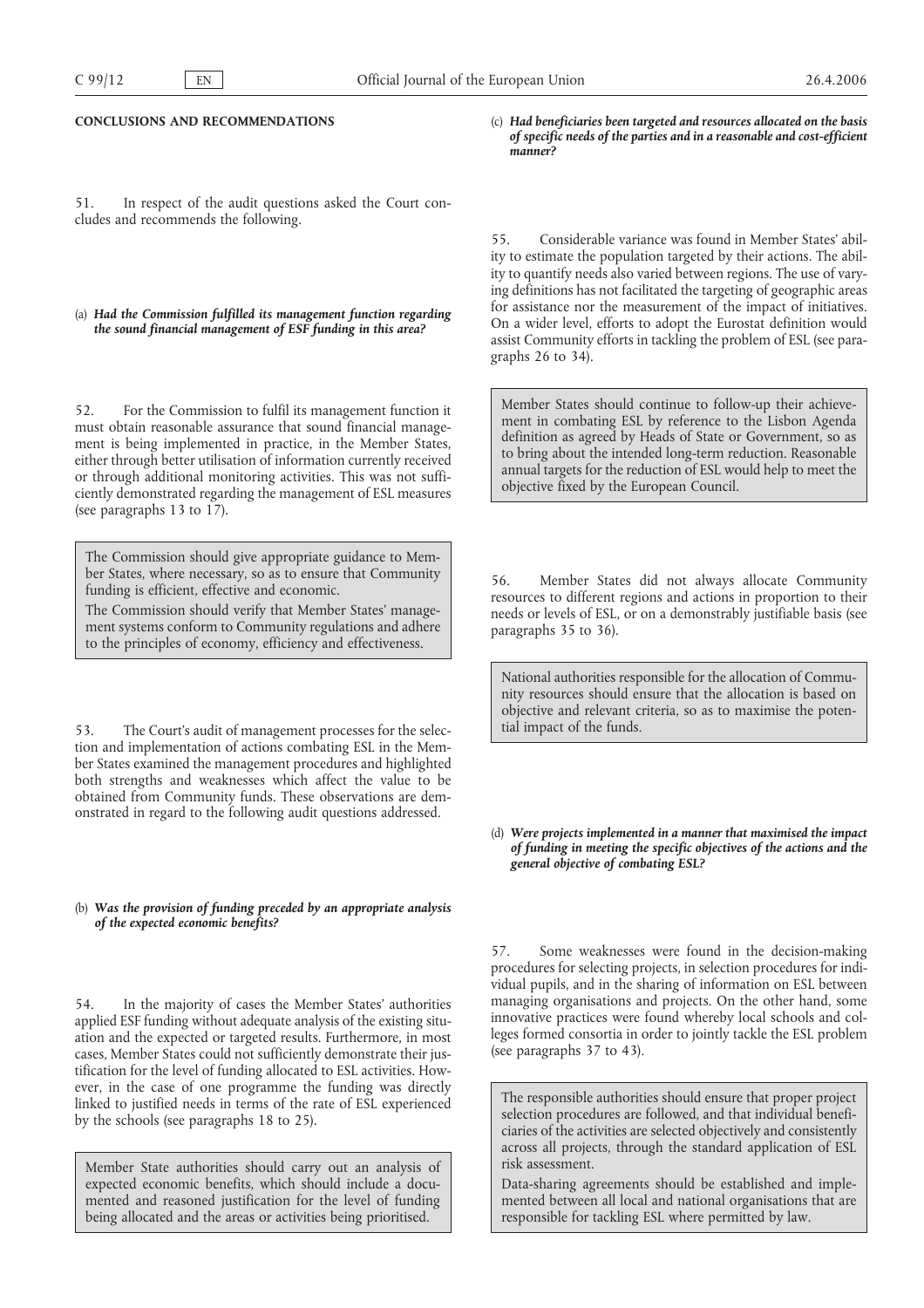#### (e) *Did appropriate monitoring and evaluation activities take place to ensure that actions were effectively addressing the objectives set?*

58. In most cases the implementing bodies carried out some monitoring of projects with a view to ensuring that they were meeting their objectives. However, there was a lack of coordination and dissemination of research on ESL within and between Member States, resulting in insufficient benefit being obtained from the funding. In two Member States one useful innovation was the requirement that projects perform self-appraisals providing quantitative and qualitative impacts of the activities carried out. Nevertheless, the overall Operational Programme evaluations generally provided little information on the results or impact of the ESL actions (see paragraphs 44 to 50).

59. ESF funding is a minor financial contributor to the overall human resource investment in Member States. To maximise its impact, it should therefore be applied judiciously to areas of particular need which clearly demonstrate Community added value. The combating of early school leaving is one such area. However, how such funding can best contribute to reducing ESL depends

on the specific needs of the individual Member States, the existence of sound and supportive national policies, and the way in which the funding is applied.

60. If ESF is to be an effective tool for achieving the goals of the Lisbon Agenda for combating ESL, then it must be applied to well thought-out strategies, which address prioritised needs and which target specific operational objectives. Moreover, it must be subject to good management practices which comply with generally accepted standards of performance management (see paragraphs 18 to 50).

Given the importance of good management practice in the area of diagnostics targeting, resource allocation and evaluation, with regard to early school leaving the Commission should, in partnership with the national authorities, facilitate the development and dissemination of best practice in these areas, so as to enhance the impact of the Community funding.

This report was adopted by the Court of Auditors in Luxembourg at its meeting of the 23 February 2006.

> *For the Court of Auditors* Hubert WEBER *President*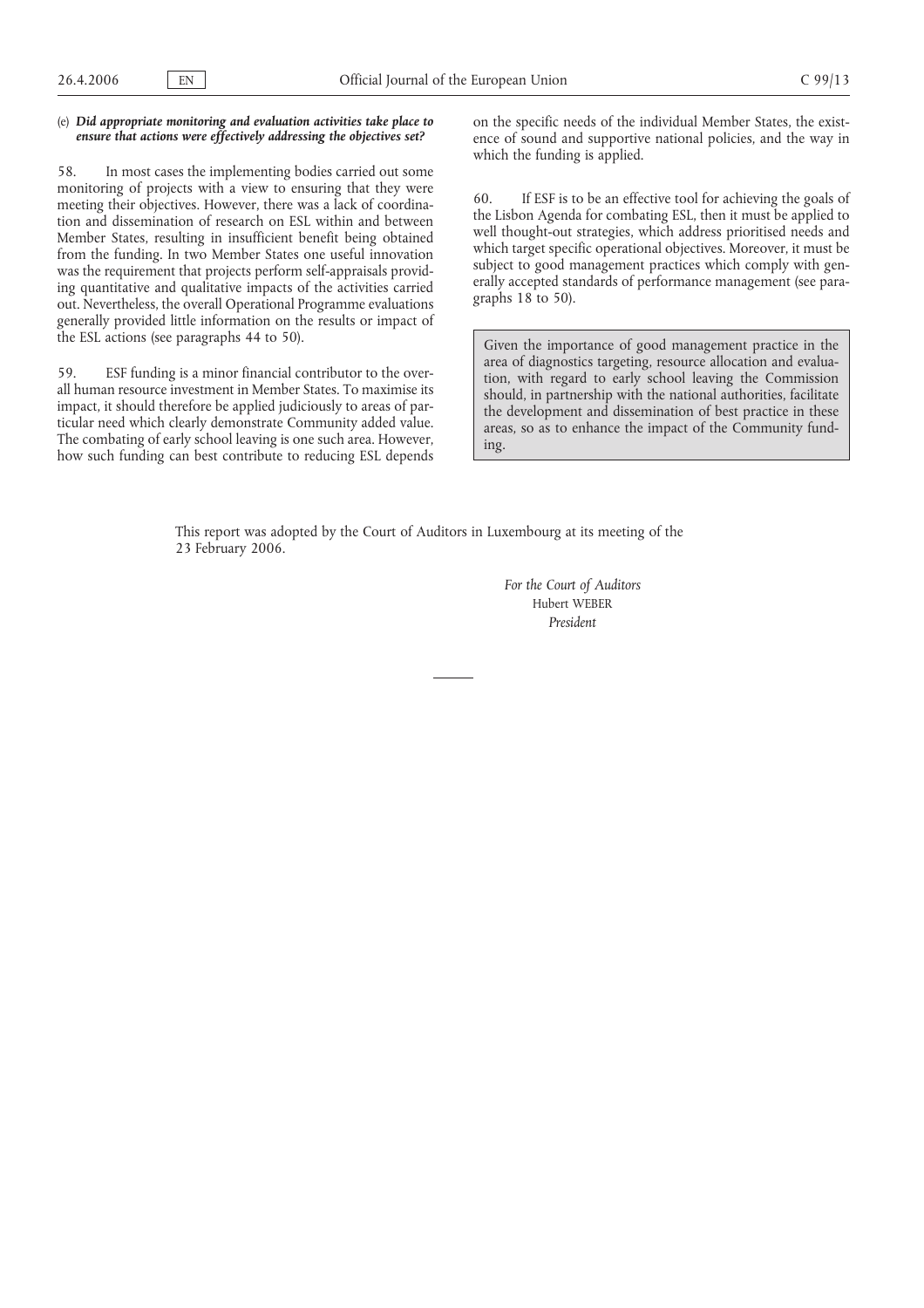## *ANNEX 1*

#### **TOTAL PERCENTAGE OF THE POPULATION AGED 18 TO 24 WITH AT MOST LOWER SECONDARY EDUCATION AND NOT IN FURTHER EDUCATION OR TRAINING**

'Early school leavers' refers to persons aged 18 to 24 meeting the following two conditions: the highest level of education or training attained is ISCED 0, 1 or 2 and declared by respondents as not having received any education or training in the four weeks preceding the survey (numerator). The denominator consists of the total population of the same age group, excluding no answers to the questions 'highest level of education or training attained' and 'participation to education and training'. Both the numerators and the denominators come from the EU Labour Force Survey.

|                   | 1994                            | 1995                          | 1996                            | 1997                            | 1998                           | 1999                           | 2000                     | 2001                     | 2002     | 2003    | 2004    |
|-------------------|---------------------------------|-------------------------------|---------------------------------|---------------------------------|--------------------------------|--------------------------------|--------------------------|--------------------------|----------|---------|---------|
| EU (25 countries) | $\overbrace{\qquad \qquad }^{}$ | $\overline{\phantom{0}}$      | $\overline{\phantom{m}}$        | $\overline{\phantom{m}}$        | $\overline{\phantom{m}}$       | $\overline{\phantom{0}}$       | 17,2(i)                  | 16,9(i)                  | 16, 5(i) | 15,9(b) | 15,9(i) |
| EU (15 countries) | $\qquad \qquad -$               | $\overbrace{\phantom{13333}}$ | 21,7(e)                         | 20,7(e)                         | $\overline{\phantom{m}}$       | 20, 5(i)                       | 19,3(i)                  | 18,8(i)                  | 18, 5(i) | 18,1(b) | 18,0(i) |
| Belgium           | 16,1                            | 15,1                          | 12,9                            | 12,7                            | 14,5                           | 15,2(b)                        | 12,5                     | 13,6                     | 12,4     | 12,8    | 11,9(b) |
| Czech Republic    | $\qquad \qquad -$               | $\overline{\phantom{0}}$      | $\overline{\phantom{m}}$        | $\overline{\phantom{m}}$        | $\overline{\phantom{m}}$       | $\overline{\phantom{0}}$       | $\overline{\phantom{0}}$ | $\overline{\phantom{m}}$ | 5,5      | 6,0(b)  | 6,1     |
| Denmark           | 8,6                             | 6,1                           | 12,1                            | 10,7                            | 9,8                            | 11,5                           | 11,6                     | 8,8                      | 8,4      | 10,0(b) | 8,1     |
| Germany           | $\overline{\phantom{0}}$        |                               | 13,3                            | 12,9                            | $\overline{\phantom{0}}$       | 14,9                           | 14,9                     | 12,5                     | 12,6     | 12,8(i) | 12,8(p) |
| Estonia           | $\qquad \qquad \longleftarrow$  | $\overline{\phantom{0}}$      | $\overline{\phantom{m}}$        | $\overline{\phantom{m}}$        | 12,6                           | 14,0                           | 14,2                     | 14,1                     | 12,6     | 11,8    | 13,7    |
| Greece            | 23,2                            | 22,4                          | 20,7                            | 19,9                            | 19,8                           | 17,8                           | 17,1                     | 16,5                     | 16,1     | 15,3(b) | 15,3(p) |
| Spain             | 36,4                            | 33,8                          | 31,5                            | 30,3                            | 29,8                           | 29,5                           | 28,8                     | 28,6                     | 29,0     | 29,8    | 30,4    |
| France            | 16,4                            | 15,4                          | 15,2                            | 14,1                            | 14,9                           | 14,7                           | 13,3                     | 13,5                     | 13,4     | 13,7(b) | 14,2    |
| Ireland           | 22,9                            | 21,4                          | 18,9                            | 18,9                            | $\overline{\phantom{m}}$       | $\qquad \qquad \longleftarrow$ | $\overline{\phantom{m}}$ | $\overline{\phantom{m}}$ | 14,7     | 12,1(b) | 12,9(p) |
| Italy             | 35,1                            | 32,8                          | 31,7                            | 30,1                            | 28,4                           | 27,2                           | 25,3                     | 26,4                     | 24,3     | 23,5    | 23,5(p) |
| Cyprus            | $\overbrace{\phantom{13333}}$   | $\overline{\phantom{0}}$      | $\qquad \qquad -$               |                                 |                                | 15,0                           | 15,1                     | 14,8                     | 14,0     | 15,1(b) | 18,4    |
| Latvia            | $\overline{\phantom{0}}$        | $\overbrace{\phantom{12333}}$ | $\overline{\phantom{m}}$        |                                 | $\qquad \qquad \longleftarrow$ | $\qquad \qquad -$              | $\qquad \qquad -$        | $\overline{\phantom{m}}$ | 19,5     | 18,1    | 15,6    |
| Lithuania         | $\qquad \qquad -$               | $\overline{\phantom{0}}$      |                                 |                                 | $\qquad \qquad -$              | $\overline{\phantom{0}}$       | 16,7                     | 13,7                     | 14,3(b)  | 11,8    | 9,5(b)  |
| Luxembourg        | 34,4                            | 33,4                          | 35,3                            | 30,7                            | $\overline{\phantom{0}}$       | 19,1(b)                        | 16,8                     | 18,1                     | 17,0     | 17,0(p) |         |
| Hungary           | $\overline{\phantom{0}}$        | $\overbrace{\qquad \qquad }$  | $\overline{\phantom{m}}$        | 17,8                            | 15,9                           | 13,0                           | 13,8                     | 12,9                     | 12,2     | 11,8(b) | 12,6    |
| Malta             | $\overline{\phantom{0}}$        |                               | $\hspace{0.1mm}-\hspace{0.1mm}$ | $\overline{\phantom{m}}$        | $\overline{\phantom{m}}$       |                                | 54,2                     | 54,4                     | 53,2     | 48,2    | 45,0(b) |
| Netherlands       | $\qquad \qquad \longleftarrow$  |                               | 17,6                            | 16,0                            | 15,5                           | 16,2                           | 15,5                     | 15,3                     | 15,0     | 15,0(p) |         |
| Austria           | $\qquad \qquad -$               | 13,6                          | 12,1                            | 10,8                            | $\qquad \qquad \longleftarrow$ | 10,7                           | 10,2                     | 10,2                     | 9,5      | 9,2(b)  | 9,2     |
| Poland            | $\qquad \qquad -$               |                               |                                 | $\overbrace{\qquad \qquad }^{}$ |                                |                                | $\overline{\phantom{m}}$ | 7,9                      | 7,6      | 6,3     | 5,7(b)  |
| Portugal          | 44,3                            | 41,4                          | 40,1                            | 40,6                            | 46,6(b)                        | 44,9                           | 42,6                     | 44,0                     | 45,1     | 40,4    | 39,4(b) |
| Slovenia          |                                 |                               |                                 |                                 |                                |                                |                          | 7,5                      | 4,8(u)   | 4,3(u)  | 4,2(u)  |
| Slovakia          |                                 |                               |                                 |                                 |                                | $\overline{\phantom{0}}$       |                          |                          | 5,6      | 4,9(b)  | 7,1     |
| Finland           |                                 | $\overline{\phantom{0}}$      | 11,1                            | 8,1                             | 7,9                            | 9,9                            | 8,9(b)                   | 10,3                     | 9,9      | 8,3(b)  | $8,7$   |
| Sweden            |                                 |                               | 7,5                             | $6,8$                           |                                | 6,9                            | 7,7                      | 10, 5(b)                 | 10,4     | 9,0(b)  | 8,6     |
| United Kingdom    | 32,3                            |                               | $\qquad \qquad -$               |                                 |                                | 19,7(i)                        | 18,3(i)                  | 17,6(i)                  | 17,7(i)  | 16,7(i) | 16,7(p) |

(—) Not available, (i) See box below, (b) Break in series, (e) Estimated value, (p) Provisional value, (u) Unreliable or uncertain data.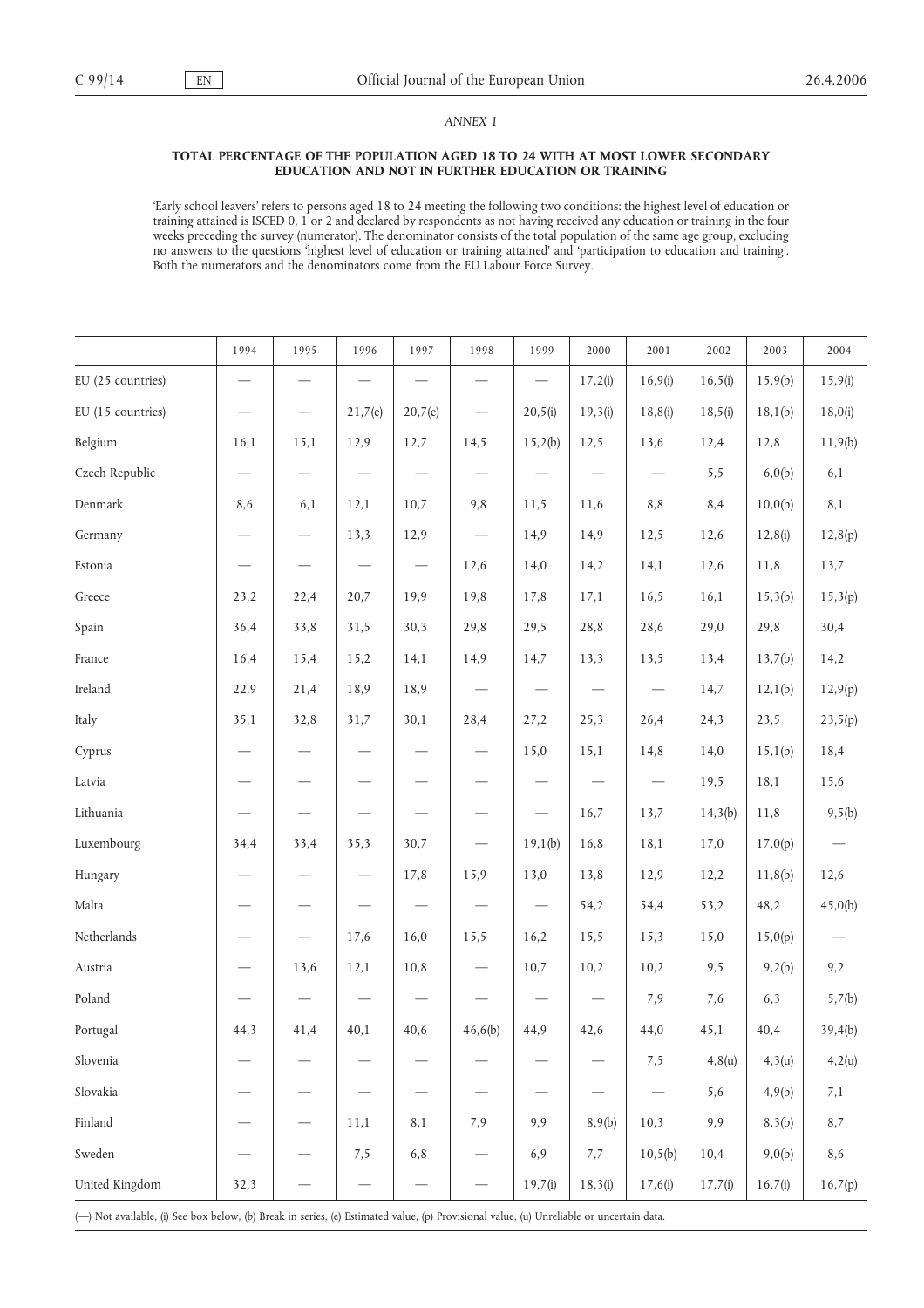#### **Eurostat Structural Indicators/Social Cohesion/Early school-leavers**

*Percentage of the population aged 18 to 24 with at most lower secondary education and not in further education or training.*

#### i: Notes

Due to the implementation of harmonised concepts and definitions in the survey, information on education and training lack comparability with former years from:

- 2003 in CZ, DK, EL, IE, CY, HU, AT, SI, FI, SE, NO, CH and from 2004 in BE, LT, MT, PL, PT and RO due to wider coverage of taught activities,
- 2003 in SK due to restrictions for self-learning,
- 2003 in DE due to the exclusion of personal interest courses,
- 1999 in NL, 2000 in PT, 2003 in FR and CH due to changes in the reference period (formerly one week preceding the survey; CH: 12 months for vocational training instead of four weeks),
- LU (1999) due to a new definition of lower secondary education level,
- EU-15, Eurozone, EU-25, consequently.

Due to changes in the survey characteristics, data lack comparability with former years in IT (from 1993), PT (from 1998), BE and UK (from 1999), FI (from 2000), SE and BG (from 2001), LV and LT (from 2002), HU (from 2003), FI (quarter 1 from 2003) and AT (quarter 2 from 2003).

In DK, LU, IS, NO, EE, LV, LT, CY, MT and SI, the high degree of variation of results over time is partly influenced by a low sample size.

In CY, the reference population (denominator) excludes students abroad.

- The EU aggregates are provided:
- until 1999, on the basis of the available country data,
- from 1999, using the closest available year result in case of missing country data and provisional UK data (all GCSE levels excluded until a new ISCED 3c level definition is implemented in 2005 at EU level).

*Source:* Eurostat.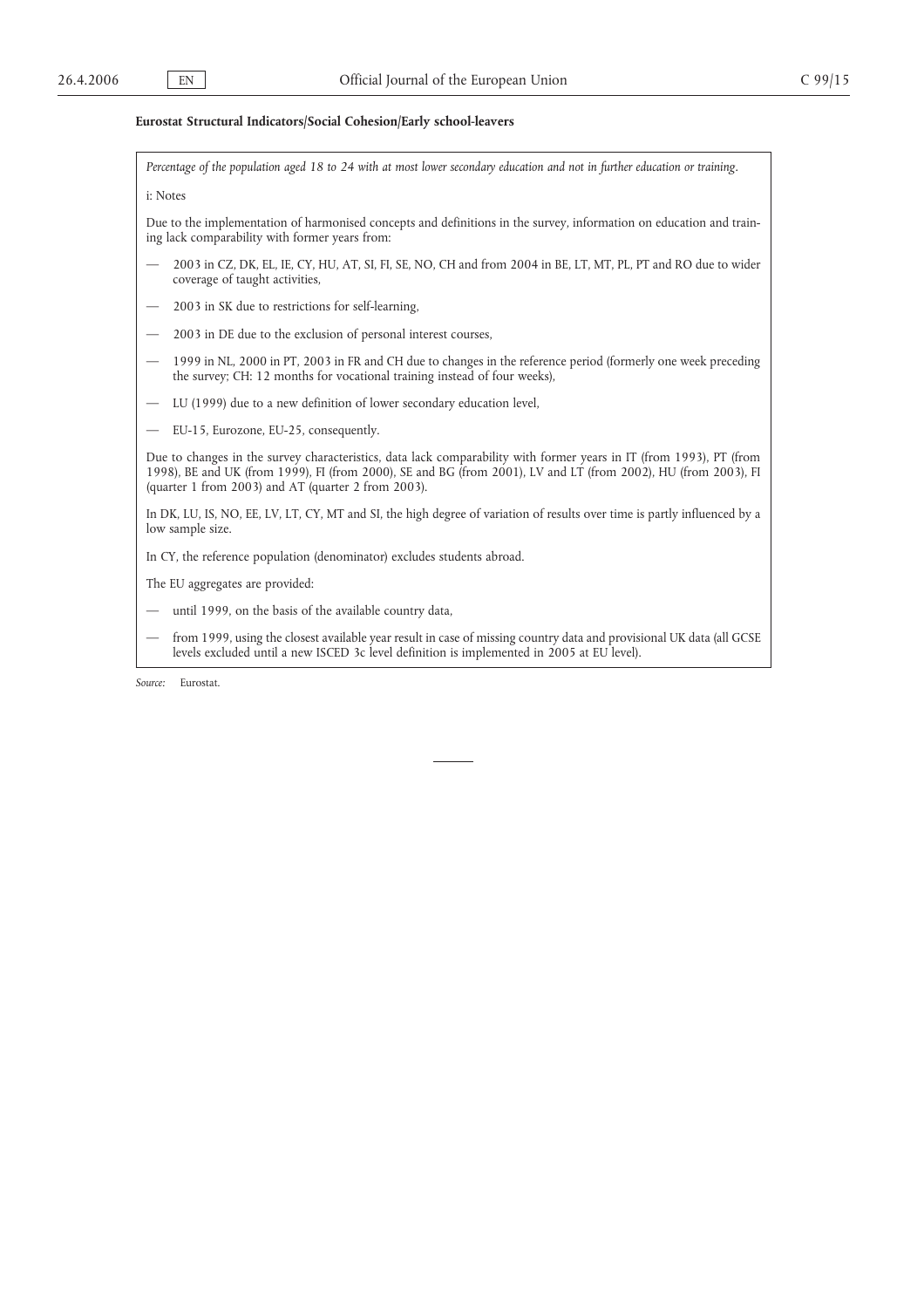#### *ANNEX 2*

## **PROGRAMMES AUDITED IN THE MEMBER STATES**

#### **SPAIN**

#### **Social Guarantee Programmes (SGP)**

#### *Andalusia — Objective 1 OP, Axe 4A measure 15 A*

**What was the nature of the programme?** The Social Guarantee Programmes are aimed at those pupils who, despite special curricular courses, do not meet the minimum requirements entitling them to an upper secondary level diploma. The objective is to facilitate their transition into the labour market, while giving them the possibility of continuing to study through intermediate Specific Vocational Training. The participants are normally aged between 16 and 21 years and the courses last between six months and two academic years. Each class has a maximum of 20 pupils.

**What activities were co-financed?** The SGPs are national programmes which are implemented in State schools by the Department of Education for the region under its specific regional regulations. The programmes have a common structure consisting of five areas: specific vocational training (vocational skills); job training and counselling; basic educational counselling in personal and social skills; complementary activities.

These programmes may also target specific groups, e.g. young people with special educational needs; those from ethnic disadvantaged minorities; prisoners, etc. The actions can be carried out by secondary schools, local municipalities or non profitmaking associations.

**What particular aspects influenced the effectiveness of the programme?** The dissemination of the information on the courses, via websites, workshops, mailing, publicity, etc., secured a widespread knowledge of the Social Guarantee Programmes. The high level of interest, commitment and dedication of programme implementers was considered by the audit as an important factor for the success of the programme. However, one of the difficulties was the lack of a proper analytical basis for tackling the ESL problem and the absence of specific evaluation and follow-up actions for the measure.

*Catalonia — Objective 3 OP, measure 4.4*

**What was the nature of the programme?** Although SGPs were only introduced in Spain in 1992, the Departments of Education and Labour in Catalonia had been implementing similar courses, addressing the needs of pupils without a diploma, since 1986/87. The SGP courses are generally implemented by the Department of Education in collaboration with the municipalities, outside the normal educational system.

**What activities were co-financed?** The courses comprised, firstly, basic training carried out by two teachers on behalf of the Department of Education and the municipality, and secondly, vocational training.

**What particular aspects influenced the effectiveness of the programme?** Courses are planned and coordinated annually for each municipality by the Department, on the basis of needs analysis. This direct management of these SGP and similar courses by the Department in collaboration with municipalities guarantees the existence of a minimum supply of courses and also the stability of the programme. The implementation of these courses over several years by the same team also presents added value in terms of experience and know-how. Evaluation was also an important part of the programme, which monitored and evaluated the progress and achievements of pupils.

Some important success characteristics of the programme were: the fact that courses were essentially based on practical subjects, usually implemented outside the school system, delivered by only two tutors for the full duration of the course, and delivered to small classes (normally 15) which allowed the development of closer personal relationships. The continuity of the responsible team year after year also allowed the acquisition of important know-how and created a network which facilitated the exchange of good practice and a high level of assistance and monitoring of each course.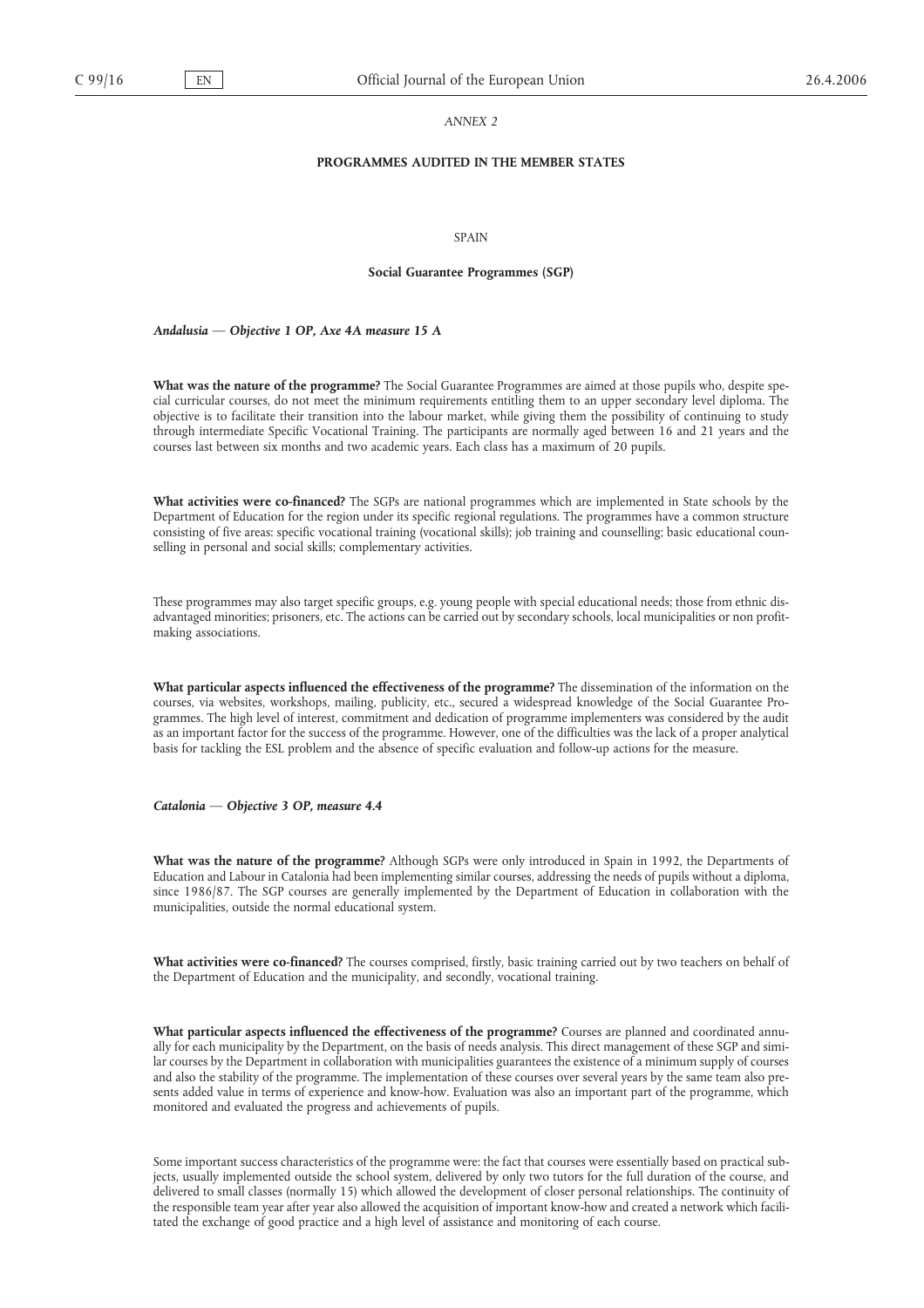#### FRANCE

#### **Lifelong education and learning, Objective 3, Single Programming Document for 2000 to 2006**

**What was the nature of the programme?** The ESF assisted the alleviation of ESL in France through three separate activities contained in the Life-long Learning Policy Field within the Objective 3, Single Programming Document for 2000 to 2006. These were grouped under the objective of 'giving a second chance to young people who abandon the education system prematurely'.

The principal approach was to support existing actions defined under national regulations and aimed at helping pupils to reach the end of upper-secondary level education. Depending on the definition of ESL, between 60 000 and 150 000 young people leave school each year without any qualification. The percentage of 18 to 24-year olds with no higher than lowersecondary education was estimated to be  $14,2 % (2004 (1)).$ 

**What activities were co-financed?** The '*Social integration plan' ('Mission Générale d'Insertion*' — MGI) consists of special courses aimed at motivating and encouraging pupils to obtain additional qualification level. The pupils admitted to these courses were over 16, had not entered upper-secondary education and were experiencing difficulties in school or had been absent from school for less than one year. Under local regulations these pupils could request an assessment interview with the school team and with an educational psychologist. A course admissions board then proposed a suitable support course to the student concerned, which was agreed with the young person following an interview with the course team.

Special needs classes (*dispositifs relais*) catered for pupils who were attending secondary school and who experienced learning difficulties. These were small classes of not more than 12 pupils, aimed at addressing their specific needs. Personalised curricula, timetables and extra-curricular activities (e.g. sport) helped integrate disaffected young people back into standard curricula education.

'*Pilot actions' (les actions pilotes)* were specific projects based on local needs. They typically provided pupils with extra-curricular activities (after-school homework classes; outings; cultural, artistic and sporting activities etc.). For young people aged between 15 and 20 years they helped them define career choices and gain work experience in local firms. The 'second chance school' pilot project aimed to integrate young people into the economic world by providing customised courses and work experience for older students who had left normal education prematurely. Funding was also received from a local enterprise tax levied on companies. Courses lasted from 8 to 10 months.

**What particular aspects influence the effectiveness of the programme?** One important aspect of the courses and activities was the degree to which they were customised to meet the specific needs of the students. In Metz Academy, the MGI action called 'support courses for professional integration' was a flexible action where the choice of subjects within courses was not predetermined but was based on the needs of the targeted pupils.

#### IRELAND

#### **Objective 1, 2000 to 2003 Ireland, Measure 05, Employment and Human Resources, School Completion Programme**

**What was the nature of the programme?** The programme was centrally run by the Department of Education and Science. In the first phase a national database of pupils and schools provided the basis for a detailed analysis of primary and postprimary pupils (aged between 7 and 18) leaving school prematurely. Schools were then prioritised by applying a weighted educational disadvantage formula. By invitation, the schools submitted action plans detailing costed proposed activities aimed at preventing ESL. In the second phase of the programme, submissions and funding proposals were received from consortia of schools and organisations involved locally in youth and community development and were considered for forwarding as funding proposals under the School Completion Programme. Following assessment and approval, annual funding was allocated on the basis of costed joint Action Plans. The project leader school managed the overall project and coordinated the needs and activities of other schools and primary feeder schools in its locality.

**What activities were co-financed?** One of the most concrete and beneficial uses of the funding seen was the enhancement of attendance recording and monitoring systems in schools, through the computerisation and initiation of follow-up procedures. School directors stated that this had had a positive effect, not just on the behaviour of pupils, but also on the attitudes of parents. Funding was also used to create smaller special needs groups within schools, establish breakfast clubs and provide extra-curricular activities aimed at motivating pupils and reducing absenteeism.

<sup>(</sup> 1) Eurostat Labour Market Survey, 2004.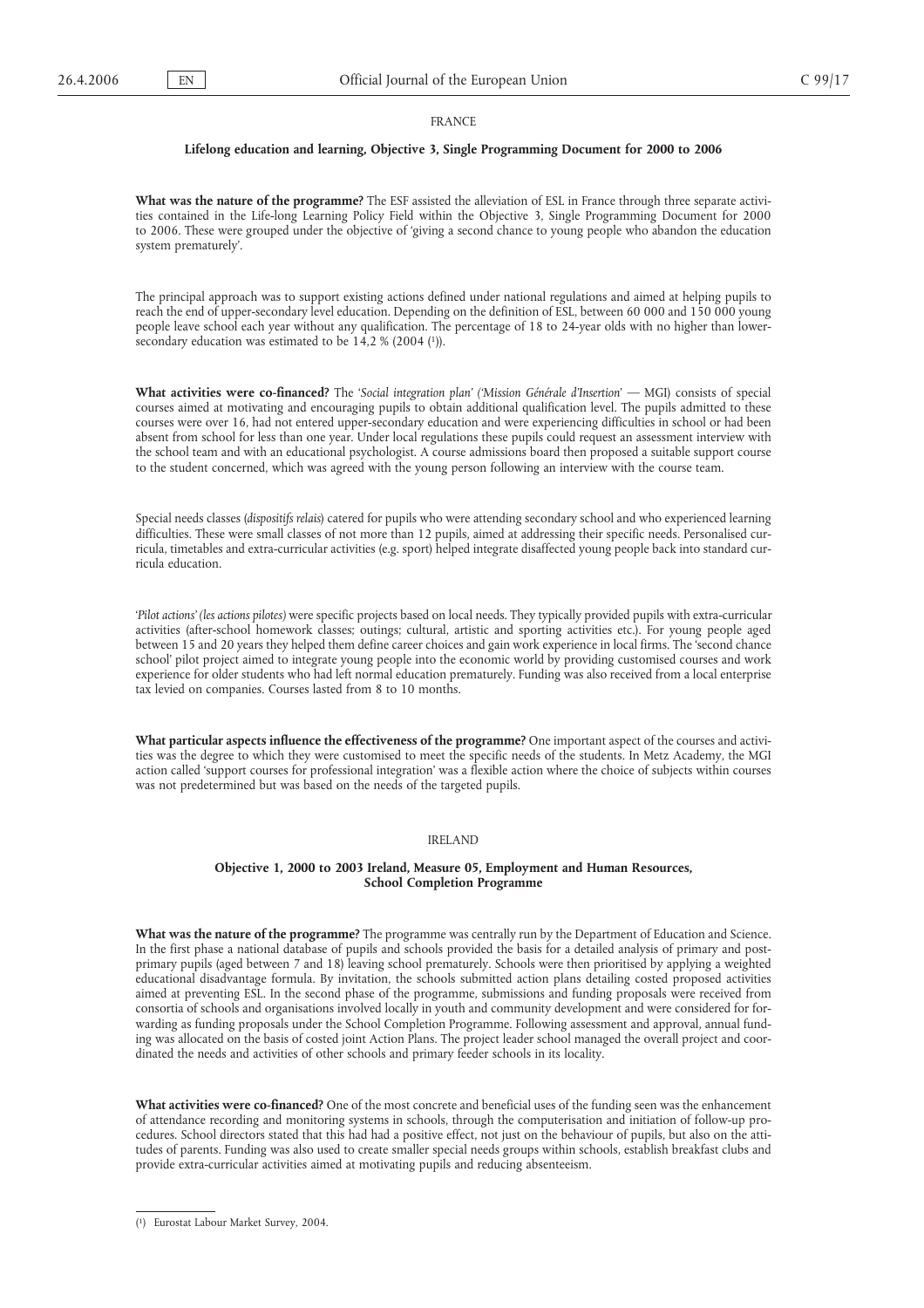**What particular aspects influenced the effectiveness of the programme?** Although centrally managed, the Programme was based on a multi-agency, community-inclusive approach. For many of the projects visited this integrated approach was particularly effective in enlisting important support, both financial and technical, from local community agencies, and Local Partnerships in particular. For example, in one case (<sup>1</sup>) the Local Partnership provided expertise in the drafting of a comprehensive and professional Action Plan.

The projects visited also highlighted the success of the programme in terms of 'process benefits'. One project spokesman stated that 'Being geared towards implementing a plan makes a big difference even if you do not get all the money (you want)'. Some projects also identified a shift in attitudes among teaching staff and parents as to how schools relate to the problem of falling school numbers and high drop-out rates: 'the home circumstance may not have changed significantly but the school circumstances did'. Most of all, the audit highlighted the project implementers' high level of interest, commitment and dedication to the programme. This was one of the most important factors for the success of the programme.

#### **NETHERLANDS**

#### **Measure 3.3 E 'Combating premature school leaving'**

**What was the nature of the programme?** The Ministry for Education, Culture and Science, which was designated as sole beneficiary under the measure, offered funding to schools and organisations providing vocational training in support of projects aimed at combating ESL. Since schools in the Netherlands are autonomous, they are at liberty to engage or not engage in such projects. Participation by schools and organisations in such projects up to 2004 was slow, but applications for ESF co-funding under the measure are now expected by the authorities to absorb the available funds in the period 2000 to 2006.

**What activities were co-financed?** Schools were invited to devise projects around one or more themes stipulated by national legislation. These included: development and coordination of individual career guidance, student counselling and care teams; development of procedures and instruments for intake and assessment of students; development of networking in schools; transition arrangements between preparatory and secondary vocational education; coordination with community action plans for combating ESL; certification of training for new segments of the local labour market, in cooperation with local and regional trade and industry; school support for parents of children at risk. The criteria for targeting students were also defined by national legislation as: students under 23 years of age, enrolled in schools for vocational education, not having obtained a 'start qualification' (level 2 vocational education), and, in the schools' opinion, at risk of ESL.

**What particular aspects influenced the effectiveness of the programme?** Within the themes set by national legislation, schools were free to design their own ESF projects. The Ministry did not impose any further rules, nor give guidance to specific projects. It did however promote best practice through the publication of ESL related studies, the setting up of discussion platforms for schools, and the dissemination of information via a website. While, in general, the project themes were already being addressed in the normal activities of the school, the ESF projects expanded these activities for the benefit of students at risk. As a result, the projects were interwoven with the 'normal' daily activities of the school. Due to the independent status of schools and the diversity of student populations, approaches to combating ESL in the 10 schools visited were quite different. Some schools focused on cooperation with community services and local businesses, others tackled problems on their own. The extent to which schools were involved in information exchange (an important resource in designing ESF projects) also differed considerably between schools. An important issue in measuring the results of ESF projects is the reliability of statistics. In order to improve the reliability of statistics on ESL, the Ministry introduced a law in 1999 on the registration of ESL, which resulted in the provision of reliable and complete statistics on which the Ministry could base its decision-making process.

#### PORTUGAL

#### **Action 1.2 of PRODEP III 'Provision of alternative courses at basic education level'**

**What was the nature of the programme?** The principal approach adopted by Portugal in combating ESL was to provide diversified secondary courses and vocational training courses in schools. The courses were defined under national regulations and were to cater specifically for students of 15 or over who had not yet attained lower secondary level education. In Portugal, the number of 18 to 24-year-olds with no higher than lower secondary education was estimated to be approximately 45,5 % (2004 (2)).

<sup>(</sup> 1) Mullingar Community College.

<sup>(</sup> 2) Eurostat Labour Market Survey, 2004.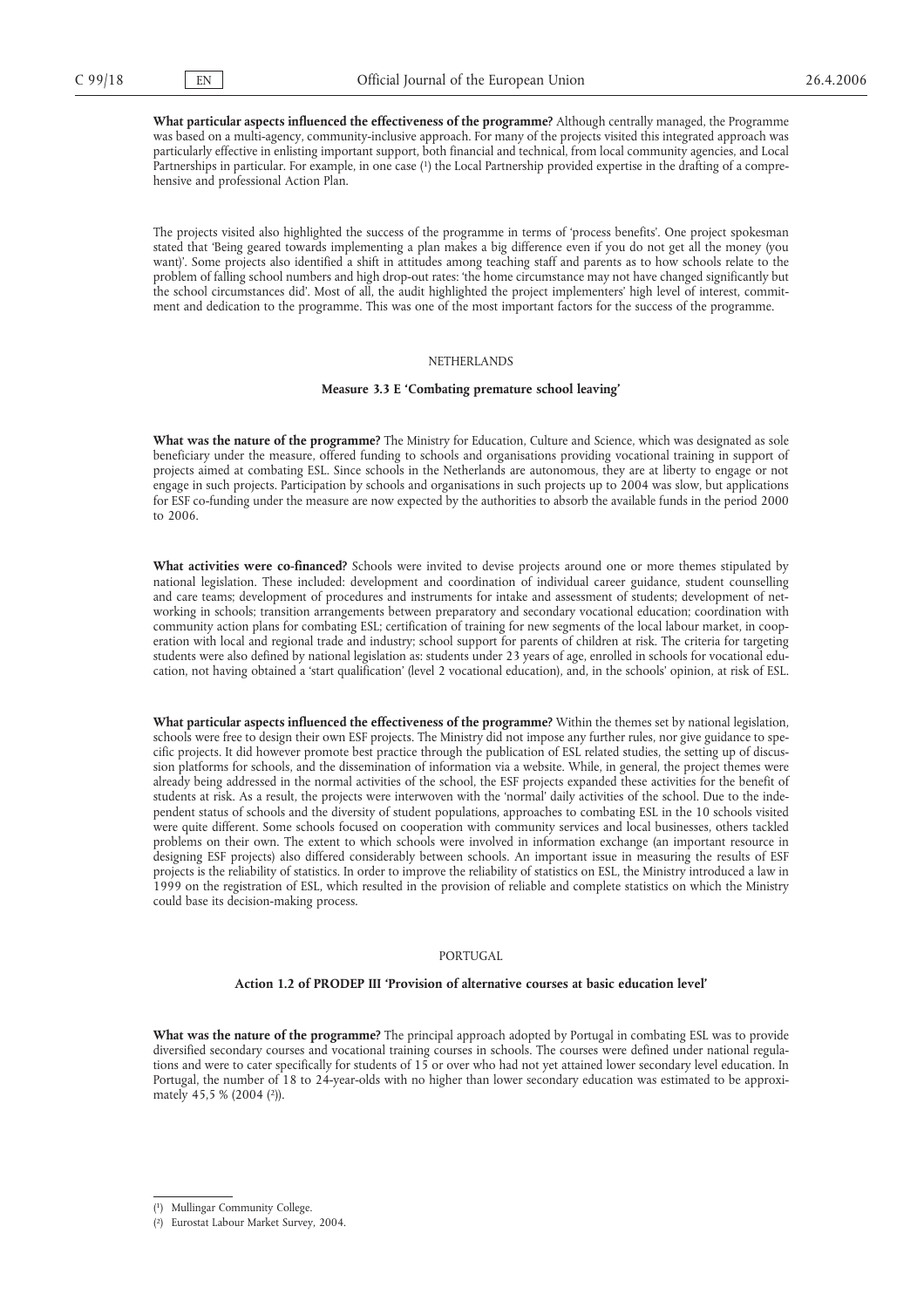**What activities were co-financed?** In the sample of eight school projects audited, courses were implemented to respond to the needs of the school's own pupils and other young people in the locality, by allowing them to complete the ninth grade (lower secondary education) and to obtain a vocational qualification. The pupils attending the courses were between the ages of 15 and 18, who although older than the minimum optional school-leaving age of 15 years, had not yet obtained the ninth grade diploma. These students were characterised principally by school failure or having to repeat school years. The courses addressed their needs by focusing more on the attainment of specific vocational skills than on academic subjects. They also included work experience in enterprises, so as to motivate students to apply themselves practically. This aspect was important as these students were normally more prone to quitting school and taking up employment, due to demotivation or because they were older than their class-mates.

**What particular aspects influenced the effectiveness of the programme?** In the case of some schools in inner-city areas of Lisbon, the courses provided new funded activity to support schools where pupil-numbers were in decline as a result of demographic changes. For example, *Escola Secundária Marquês de Pombal* (a Lisbon State secondary school with a tradition of expertise in electrical engineering), situated in an old area of the town with an aging population, implemented vocational courses which utilised the specialised facilities it possessed.

While the schools applied for approval and funding to hold such courses on the basis of the availability of eligible participants, systematic diagnostics and targeting of 'at risk' pupils within the schools was also part of the process. However, although national initiatives to combat child labour also existed, no specific initiatives were implemented within schools to target pupils under 15 who were at risk of abandoning school.

Portugal's National Action Plan on Employment — NAP (2003 to 2006) aims to reduce ESL to 35 % by 2006 and 25 % by 2010, which is broadly in line with the Lisbon Agenda. Attainment of these targets may be difficult, given the apparent absence of a coordinated strategy to examine and address the ESL phenomenon from within schools prior to the age of 15 years, which is when the causal factors of ESL are established. However, Portugal's National Action Plan proposes the establishment of an early detection system for pupils at risk of dropping out of school and individualised support to pupils in the near future.

#### UNITED KINGDOM

#### **Objective 3, Operational Programme for England and Gibraltar, 2000 to 2006, Measure 2.2**

**What was the nature of the programme?** Under the Objective 3 Operational Programme the majority of actions aimed at combating ESL were contained in the Social Inclusion Policy Field, Measure 2.2, whose objective was 'to develop local and area-based responses to assist individuals with multiple disadvantages in the labour market that face the risk of exclusion'. The original target group was 13 to 17 year olds at risk of abandoning school. Following the mid-term evaluation this was limited to 16 to 18 year olds not in education, employment or training. The ESF funding was allocated to regional government offices which then allocated the funding through a direct tendering process by projects and through competitive co-financing arrangements with State-funded educational bodies.

**What activities were co-financed?** The projects were various and were implemented principally by charities, schools and other training and career guidance providers. Schools participating in the projects usually selected pupils for the courses on the basis of aptitude, suitability and educational history. Courses ranged from 15 days to one year, including job-placements in some cases, and offered life and vocational skills training, counselling and personal support, group work, in-school and after-school activities, and alternative curricula. Pupils continued to attend school outside the course timetable. All courses audited had as a goal the attainment of some educational credits towards basic skills qualifications.

**What particular aspects influenced the effectiveness of the programme?** One of the difficulties with the co-financed activities under Measure 2.2 was that there was no common programme or framework of commonly identifiable features. Against the backdrop of a plethora of national initiatives catering for youth education and other target groups catered for within a measure, no specific identity or role for ESF funding in this area was discernible. This lack of a common approach also manifested itself in the targeting and risk assessments that accompanied projects. Furthermore, the lack of a proper analytical basis for tackling the ESL problem and the absence of shared information between responsible organisations at regional and local level also influenced the effectiveness of operations. Nevertheless, good practices were evident within individual projects as regards coordination of participating schools and evaluation practices. Furthermore, the ESF funding also attracted voluntary charitable support in providing courses and activities.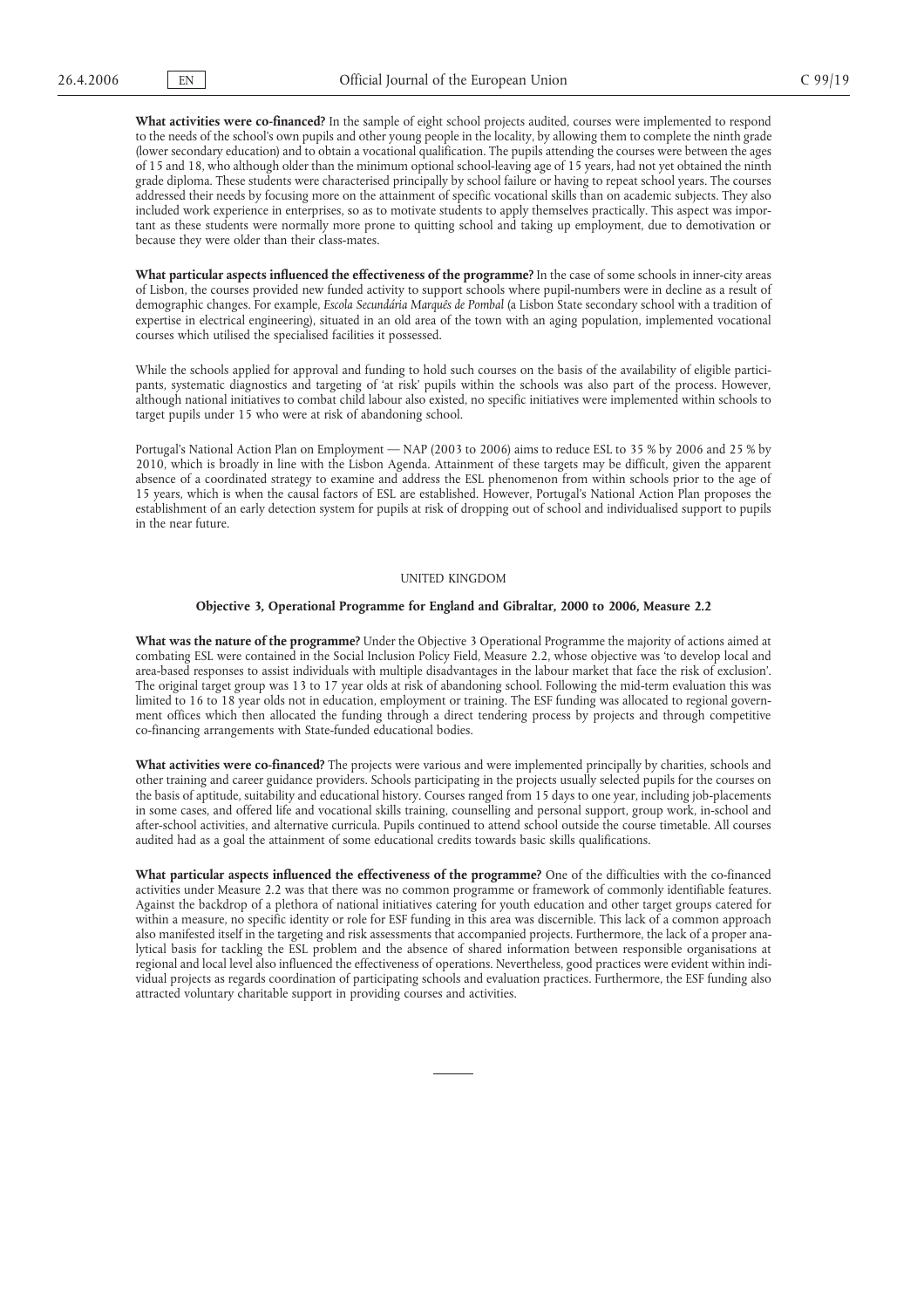|                                                                                                                                                                                                                                                                        | OPERATIONAL PROGRAMMES, IMPLEMENTING BODIES AND PROJECTS AUDITED                                                                                                                                                                                                                                                                                                                                                                                                                                                                                                                                           |                                                                                                   |                                                                                                                                                                                                                                                                          |                                                                       |                                                                                                |  |
|------------------------------------------------------------------------------------------------------------------------------------------------------------------------------------------------------------------------------------------------------------------------|------------------------------------------------------------------------------------------------------------------------------------------------------------------------------------------------------------------------------------------------------------------------------------------------------------------------------------------------------------------------------------------------------------------------------------------------------------------------------------------------------------------------------------------------------------------------------------------------------------|---------------------------------------------------------------------------------------------------|--------------------------------------------------------------------------------------------------------------------------------------------------------------------------------------------------------------------------------------------------------------------------|-----------------------------------------------------------------------|------------------------------------------------------------------------------------------------|--|
|                                                                                                                                                                                                                                                                        | France                                                                                                                                                                                                                                                                                                                                                                                                                                                                                                                                                                                                     | Ireland                                                                                           | Netherlands                                                                                                                                                                                                                                                              | Portugal                                                              | United Kingdom                                                                                 |  |
|                                                                                                                                                                                                                                                                        |                                                                                                                                                                                                                                                                                                                                                                                                                                                                                                                                                                                                            | Operational programmes                                                                            |                                                                                                                                                                                                                                                                          |                                                                       |                                                                                                |  |
| - Programas de<br>Garantía Social para jóvenes con fra-<br>medida 15 A- 'Programas de Garantía<br>Social para jóvenes con fracaso esco-<br>2000. ES.16.1.PO.003<br>- Andalusia, Objective 1 OP, Eje 4A<br>$-2000.ES.05.3.PO.303$<br>- Catalonia, objective 3 OP; Eje 4 | Action 1 ('Donner une nouvelle<br>chance aux jeunes pour éviter<br>qu'ils quittent prématurément le<br>sure $4$ (Faciliter le passage de<br>l'école au travail (Facilitating the<br>tion' (Providing new opportuni-<br>ties for young people in order to<br>prevent their leaving the educa-<br>tional system prematurely with-<br>of Priority 3 ('Education et for-<br>mation tout au long de la vie-<br>'(Education and life-long learn-<br>ing)) of ESF France Objective 3<br>système scolaire sans qualifica-<br>transition from school to work)<br>out any qualifications)), of Mea-<br>2000 to 2006. | Employment and Human<br>Resources Objective 1 OP, 2000<br>to 2006 Ireland, Measure 05.            | ife-long learning, Priority 2,<br>SPD European Social Fund<br>'Active<br>measure 'Bestrijding Voortij-<br>dig Schoolverlaten' (Counter-<br>acting premature school leav-<br>ing), 2000 to 2006 period.<br>abour market policies and<br>$\tilde{3}$<br>Objective<br>(ESF) | PRODEP III, Action 1.2.                                               | and<br>2000 to 2006, Mea-<br>OP England<br>$\tilde{3}$<br>Objective<br>Gibraltar<br>sure $2.2$ |  |
|                                                                                                                                                                                                                                                                        |                                                                                                                                                                                                                                                                                                                                                                                                                                                                                                                                                                                                            | Implementing bodies audited                                                                       |                                                                                                                                                                                                                                                                          |                                                                       |                                                                                                |  |
| JAFSE (Ministry of Education)                                                                                                                                                                                                                                          | ESF Department (Ministry of<br>Labour);                                                                                                                                                                                                                                                                                                                                                                                                                                                                                                                                                                    | Trade<br>(Depart-<br>Enterprise,<br>Authority<br>and Employment);<br>Managing<br>$\sigma$<br>ment | Authority<br>(Agentschap SZW):<br>Managing                                                                                                                                                                                                                               | PRODEP III central and regional (Lis-<br>bon and Oporto) departments. | Department of Work and Pen-<br>sions;                                                          |  |
|                                                                                                                                                                                                                                                                        | DAF, DEP, DESCO, DRIC (Min-<br>istry of Education);                                                                                                                                                                                                                                                                                                                                                                                                                                                                                                                                                        | Paying Authority (Department                                                                      | Ministry of Education, Culture<br>and Science.                                                                                                                                                                                                                           |                                                                       | Department for Education and<br>Skills;                                                        |  |
|                                                                                                                                                                                                                                                                        | Direction Régionale du Travail,<br>de l'Emploi et de la Formation                                                                                                                                                                                                                                                                                                                                                                                                                                                                                                                                          | Trade<br>Enterprise,<br>and Employment);<br>$\beta$                                               |                                                                                                                                                                                                                                                                          |                                                                       | Government Office West Mid-<br>lands;                                                          |  |
| Delegación Provincial de Sevilla                                                                                                                                                                                                                                       | (Ile-de-France<br>Professionnelle<br>and Lorraine);                                                                                                                                                                                                                                                                                                                                                                                                                                                                                                                                                        | (Depart-<br>ment of Education and Science);<br>body<br>Implementary                               |                                                                                                                                                                                                                                                                          |                                                                       | Council<br>Skills<br>and<br>Staffordshire;<br>Learning                                         |  |
|                                                                                                                                                                                                                                                                        | Académies of Créteil and Metz-<br>Nancy.                                                                                                                                                                                                                                                                                                                                                                                                                                                                                                                                                                   | Intermediary body (City of Dub-<br>Educational<br>lin Vocational<br>Committee).                   |                                                                                                                                                                                                                                                                          |                                                                       | Learning and Education Autho-<br>rity Staffordshire;                                           |  |
|                                                                                                                                                                                                                                                                        |                                                                                                                                                                                                                                                                                                                                                                                                                                                                                                                                                                                                            |                                                                                                   |                                                                                                                                                                                                                                                                          |                                                                       | Connexions Service;                                                                            |  |
|                                                                                                                                                                                                                                                                        |                                                                                                                                                                                                                                                                                                                                                                                                                                                                                                                                                                                                            |                                                                                                   |                                                                                                                                                                                                                                                                          |                                                                       | Government Office South East;                                                                  |  |
|                                                                                                                                                                                                                                                                        |                                                                                                                                                                                                                                                                                                                                                                                                                                                                                                                                                                                                            |                                                                                                   |                                                                                                                                                                                                                                                                          |                                                                       | Department for Education and<br>Science, Statistics Department;                                |  |
|                                                                                                                                                                                                                                                                        |                                                                                                                                                                                                                                                                                                                                                                                                                                                                                                                                                                                                            |                                                                                                   |                                                                                                                                                                                                                                                                          |                                                                       | Learning and Skills Council Sur-<br>rey;                                                       |  |
|                                                                                                                                                                                                                                                                        |                                                                                                                                                                                                                                                                                                                                                                                                                                                                                                                                                                                                            |                                                                                                   |                                                                                                                                                                                                                                                                          |                                                                       | Council<br>Skills<br>and<br>Hampshire;<br>Learning                                             |  |
|                                                                                                                                                                                                                                                                        |                                                                                                                                                                                                                                                                                                                                                                                                                                                                                                                                                                                                            |                                                                                                   |                                                                                                                                                                                                                                                                          |                                                                       | Connexions Service South East.                                                                 |  |

*ANNEX 3*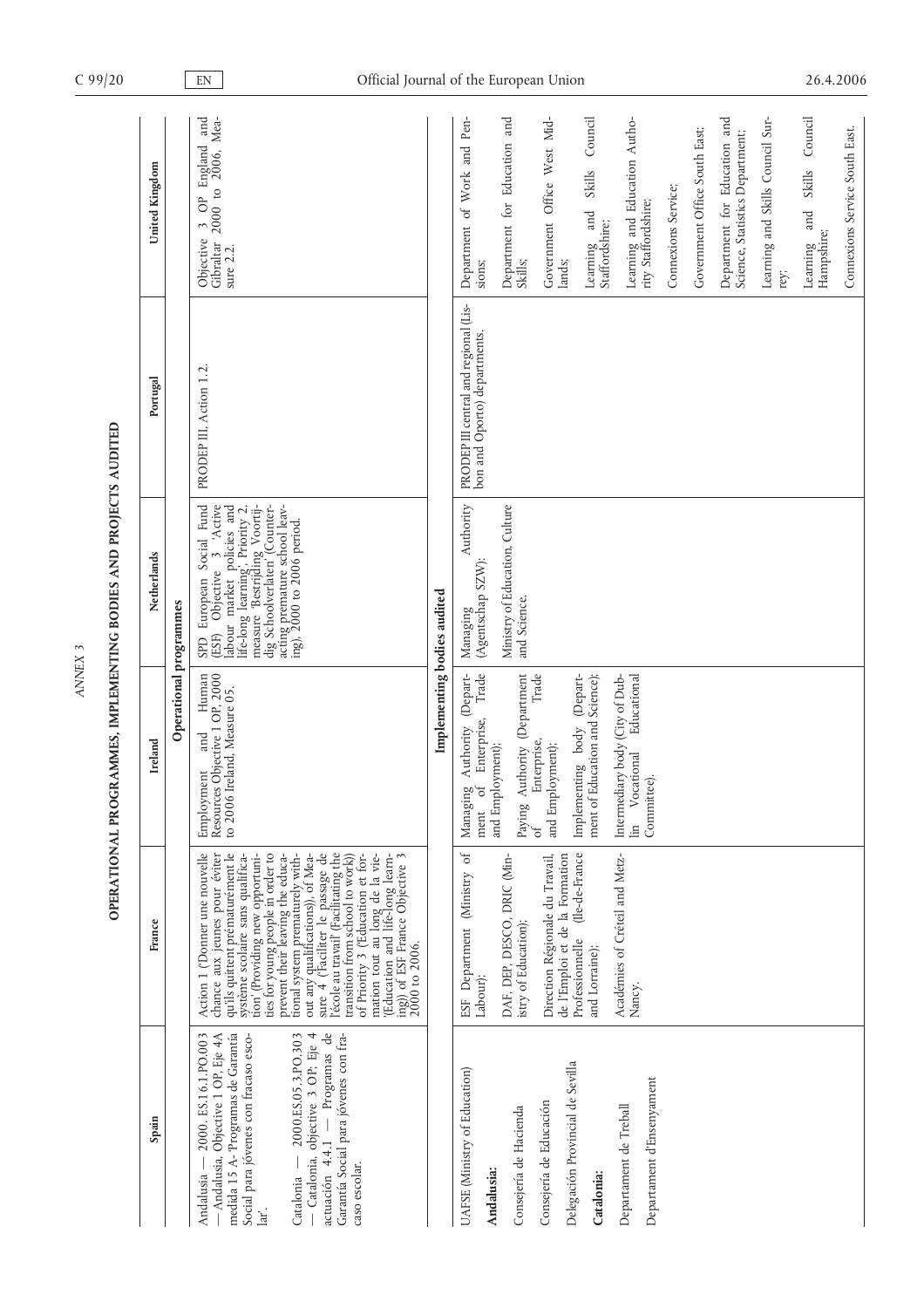| Spain                                        | France                                             | Ireland                                  | Netherlands                             | Portugal                                                    | United Kingdom                                                    |
|----------------------------------------------|----------------------------------------------------|------------------------------------------|-----------------------------------------|-------------------------------------------------------------|-------------------------------------------------------------------|
|                                              |                                                    | Projects audited                         |                                         |                                                             |                                                                   |
| I.E.S. Andrés Benitez, (Andalusia)           | Ecole de la deuxième Chance, La<br>Courneuve       | Tullamore College                        | ROC Asa (Amersfoort)                    | E. S. Marquês de Pombal (Lisbon)                            | Consortium of Colleges, Cannock<br>Staffordshire<br>Inc,<br>Youth |
| I.E.S. San Severiano, (Andalusia)            | $\sim$<br>Lycée professionnel<br>Timbaud           | Mullingar Community College              | Hoornbeeck<br>(Amersfoort)<br>ROC       | E.S. D. José I (Lisbon).                                    | Employability Plus, Solent Skill<br>Quest, Portsmouth             |
| I.E.S. Bahía de Cádiz, (Andalusia)           | Association Pierre Kohlmann,<br>Antony             | Colaiste Eoin Secondary school           | Oost-Nederland<br>(Hengelo)<br>ROC      | Provincia Portuguesa da Companhía<br>de Jesus (Santo Tirso) | Management<br>Southern, Portsmouth<br>Career<br>$\triangleright$  |
| I.E.S. Virgen<br>(Andalusia)                 | de Consolación   Collège Paul Verlaine, Malzeville | Jobstown Community College               | ROC Twente Plus (Almelo)                | E. S. Stuart de Carvalhais (Massamá)                        | The Glide Project, Education<br>Business Partnership, Gosport     |
| I.E.S. Polígono Sur, (Andalusia)             | Collège Jean Moulin, Tomblaine                     | St Thomas SR national school             | ROC Koning Willem<br>('s-Hertogenbosch) | E. S. de Linda-a-Velha (Linda-<br>a-Velha)                  | Future Train, Stoke Learning and<br>Education Authority           |
| Plegamans<br>PTT Palau-Solità<br>(Catalonia) | LP Fülgence Bienvenüe, Auboué                      | St Paul's secondary school               | ROC Aventus (Apeldoorn)                 | Ensiprof (Barcelos)                                         | Trust,<br>Surrey Care<br>Skillway,<br>Surrey                      |
| PTT Molins de Rei, (Catalonia)               | College Paul Valéry, Metz                          | CBS Artane<br>David's                    | Graafschap<br>(Doetinchem)<br>de<br>ROC | Escola Profissional de Santo Tirso<br>(Santo Tirso)         |                                                                   |
| PTT Barcelona Nou Barris, (Catalonia)        |                                                    | School,<br>Community<br>Wexford<br>Gorey | ROC Nijmegen (Nijmegen)                 | E.S. Anselmo de Andrade (Almada)                            |                                                                   |
| PTT Martorell, (Catalonia)                   |                                                    | Community College,<br>Wicklow<br>Abbey   | ROC A12 (Ede)                           |                                                             |                                                                   |
|                                              |                                                    | Comprehensive<br>Ballymun<br>school      | ROC Arcus (Heerlen)                     |                                                             |                                                                   |
|                                              |                                                    |                                          |                                         |                                                             |                                                                   |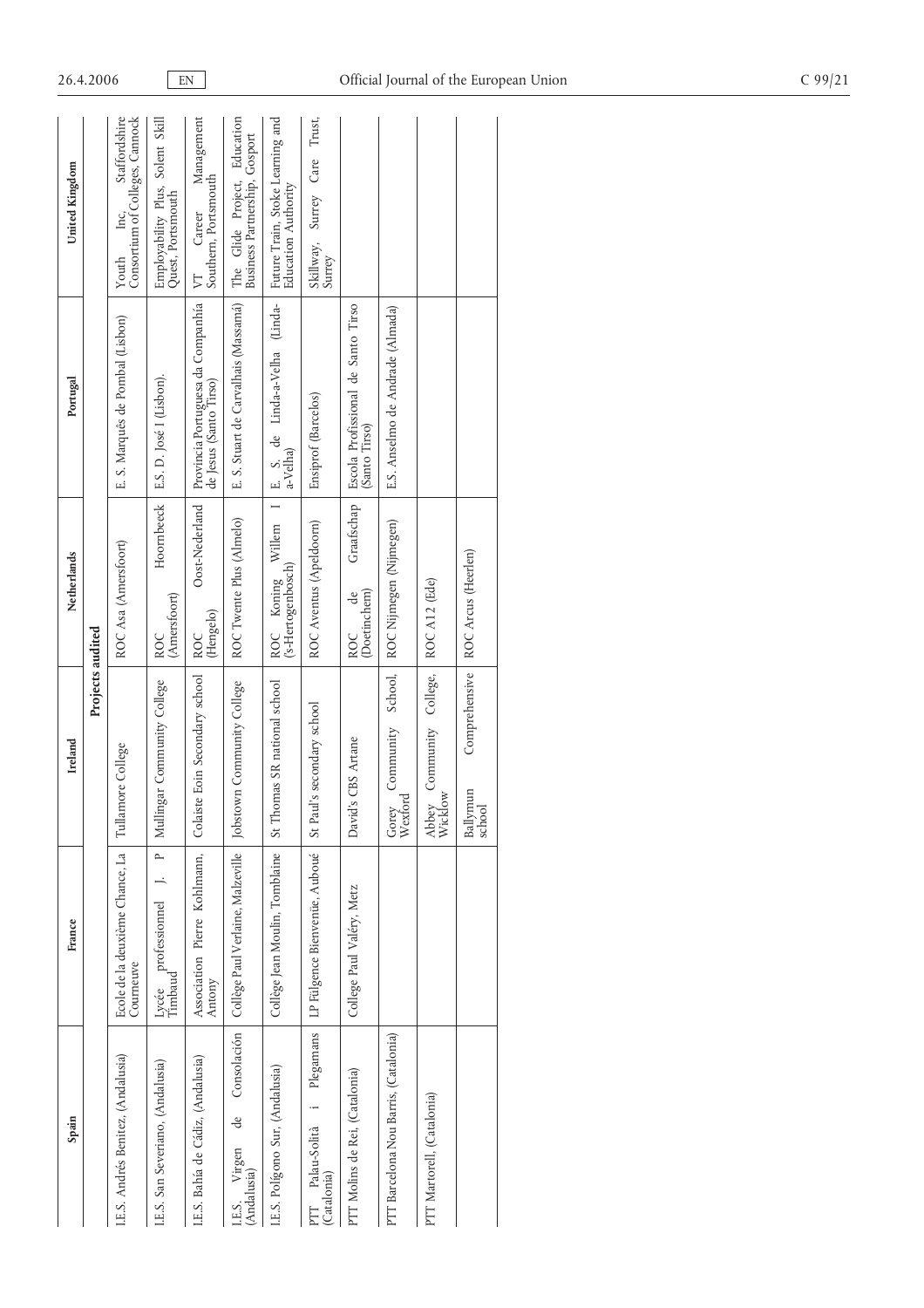## **THE COMMISSION'S REPLIES**

## **EXECUTIVE SUMMARY**

III.

- (a) Several of the Member States audited were able to evaluate the nature and scope of the problem of early school leaving (ESL) to a greater or lesser extent on the basis of the best information available to them.
- (b) Several of the Member States audited were able to determine the level of funding to a greater or lesser extent on the basis of estimates, by using the best sources of information available to them. Within a given programme, the distribution of funds between the various regions of a Member State or between the different measures concerned is a national responsibility. Distribution depends on a number of criteria, some of them political in nature, which take account of local needs ground. In several of the cases audited, particular criteria were also applied to determine the allocation of resources between regions and/or measures.
- (d) As a general rule, the Member States' approach has been to define the various target groups on the basis of their national education systems and their specific problems. These target groups have been quantified to a greater or lesser extent to obtain an overview of the situation. Several of the Member States audited have set quantified national targets to reduce ESL in line with the European target. See the replies under (a) and (b).
- (e) The purpose of the mid-term review is not to measure the impact, which depends on the results and the extent to which the quantified targets are met by the end of the programme. While the mid-term review is carried out at operational programme level (as stipulated by Regulation (EC) No 1260/1999) for the Member States audited, the mid-term evaluations referred to the specific measures addressing Early School Leaving (ESL), and action has been taken to adjust the focus and strategy where necessary.

In the medium and long term, the number of early school leavers should drop in response to these measures. This is confirmed by 2000 to 2004 trends, as reported in the Commission Communication on modernising education and training COM(2005) 549.

IV. There is an appropriate monitoring and control mechanism in place to ensure respect for the principles of sound financial management in accordance with Commission powers and in proportion to the level of European Union support, although there is room for further improvement through better use of information.

The Commission will pursue and strengthen the implementation of these recommendations, beyond the mechanisms already in place, as far as its powers will allow.

- (a) By way of example, as regards the organisation of the evaluation, the 'Guidelines for the mechanisms of monitoring and evaluating ESF interventions during the 2000 to 2006 period' provide appropriate general guidance which can, moreover, be applied to the various different individual cases.
- (b) As regards controls on the Member States' management systems, audit recommendations are made in connection with sound financial management where the situation warrants.

VI. These recommendations must be assessed in the light of the Member States' specific responsibilities as regards the planning of management and control for the Structural Funds. ESF measures in the ESL field are part of a broader national policy context and must be analysed accordingly. The definition and implementation of measures to combat early school leaving take account of the national character of education policies and strategies.

## **AUDIT OBSERVATIONS**

14. The use of the mechanisms and tools mentioned by the Court should be extended to fully ensure sound financial management as prescribed in Regulation (EC) No 1260/1999.

Some of the procedures described to apply Article 5 of Regulation (EC) No 438/2001 are also designed to guarantee effective and efficient operation of the relevant systems (e.g. procedures for the evaluation and selection of projects, the monitoring and implementation of projects in relation to targets and compliance with the directives on calls for tender).

Fulfilment of the abovementioned regulatory obligations designed to ensure sound financial management is described in detail in the manuals of procedures prepared by the responsible authorities in the Member States. Moreover, the national implementation guidelines provide for the need to address the issue of selection, sound financial management and added value. As regards audits of these procedures ensuring sound financial management, see the reply to point 15.

15. The correct application of sound financial management principles, as far as project selection and follow-up procedures are concerned, is part of the Commission's audit strategy, and its implementation should be reinforced.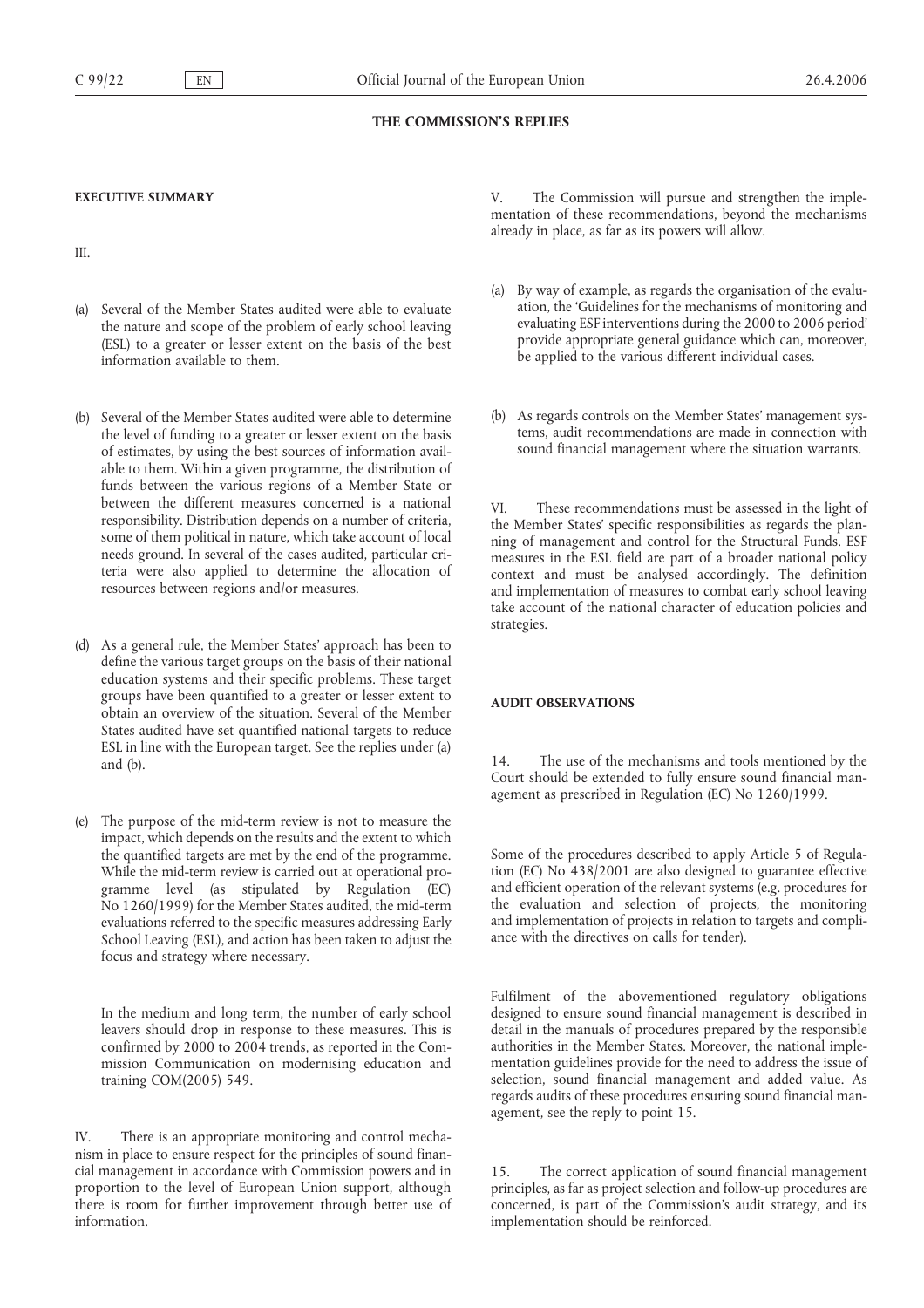As regards the other sources of information relating to the implementation of the operational programmes (such as meetings of monitoring committees, implementation reports and bilateral meetings with the Member State concerned, and so on, the Commission takes the view that the measures already implemented enable management information to be adequately processed, although there is still room for improvement in some cases.

16. The recommendations of the mid-term evaluation report have been assessed, discussed and followed up by the bodies responsible (the Managing Authority and Monitoring Committees in cooperation with the Commission). Following the recommendations, appropriate action has been taken: the findings and recommendations are fed into the programming, implementation and monitoring as required. Finally, the Commission has also followed up the mid-term evaluations by approving the mid-term review decisions.

17. There is a suitable monitoring and control mechanism in place to ensure that the principles of sound financial management are respected, in accordance with the Commission's powers and in proportion to the level of European Union support, although there is room for further improvement through better use of information. As described in the replies to points 14 to 16, sound financial management mechanisms and tools are built in and described in the Structural Funds Regulations; the Commission and the Member States must monitor implementation in accordance with those provisions, and they have a variety of means at their disposal to meet that objective.

18. Several of the Member States mentioned have succeeded in evaluating the nature and scope of the problem to varying degrees on the basis of the best information available to them (detailed historical data and statistics, specific studies and research, *ex-post* evaluation of the preceding programming period and *ex-ante* appraisal of the current programming period).

19. Several Member States have been able to ascertain funding levels to a greater or lesser extent on the basis of estimates, using the best information sources available.

20. Although the analysis of needs should be further improved, results indicators are defined in the programming documents and are used for follow-up in the context of the annual reports. *Ex post* evaluations of the preceding period and *ex-ante* appraisals of the current period have also helped to prepare measures interventions while guaranteeing the consistency of the strategy and specific objectives and establishing the expected impact of the measures envisaged. Subsequent evaluations in the planning cycle examine the extent to which these pre-defined objectives have been realised.

The Member States also have a variety of follow-up mechanisms based on indicators, particularly where results are concerned.

21 and 22. Strategies have been or are being developed to combat the various aspects of early school leaving in the various Member States mentioned, although in some cases there is room for improvement as regards their consistency.

Article 8 of Regulation (EC) No 1260/1999 states that 'Community actions shall complement or contribute to corresponding national operations.' Moreover, ESF support is required in so far as it improves the quality of measures and has a lever effect in enabling them to reach more beneficiaries.

23. There have been arrangements in place in the United Kingdom since 2005 to ensure a coherent and focused strategy (i.e. Strategic Area Reviews: Stars). At mid-term, the role of each measure was further clarified to ensure that no possible confusion could be created. As to the research reports, there were other means of influencing the targeting of beneficiary groups or the choice of ESL activities (i.e. connections recording systems).

25. As a general rule, the Member States' approach has been to define different target groups on the basis of their national education systems and their specific problems. These target groups have been quantified to a greater or lesser extent to obtain an overview of the situation.

27. The change in the setting of target groups in the United Kingdom following the mid-term review clarifies the purpose of the priorities.

31. In France, the main statistical indicators of the Evaluation and Long-Term Planning Department (DEP) are published annually. As this area is decentralised, it is up to headteachers to define the way in which it is organised and the strategies to be followed in combating early school leaving and to present an annual analysis, based on DEP data, of the situation of unqualified school leavers and the policies to be implemented by the central administration. An annual survey of unqualified school leavers aged over 16 is also conducted. In Portugal, the national authorities have defined several statistical indicators which were used in the midterm review, leading to a substantial reinforcement of measures designed to address ESL.

32 and 33. ESF measures generally focus on categories of students above the ages of 15 or 16, the aim being to facilitate their entry into the workforce. However, in two of the six countries audited (Portugal and France), there are also co-funded measures targeting the under-16s.

34. As the European Council has set itself the political target of halving the ESL rate by 2010, relative progress against that target can be measured in each Member State on the basis of the particular situation prevailing there.

All national objectives relating to early school leaving are in line with the European target.

In 2001 the Dutch authorities set a national target of contributing to the Lisbon objective (halving instances of early school leaving by 2010).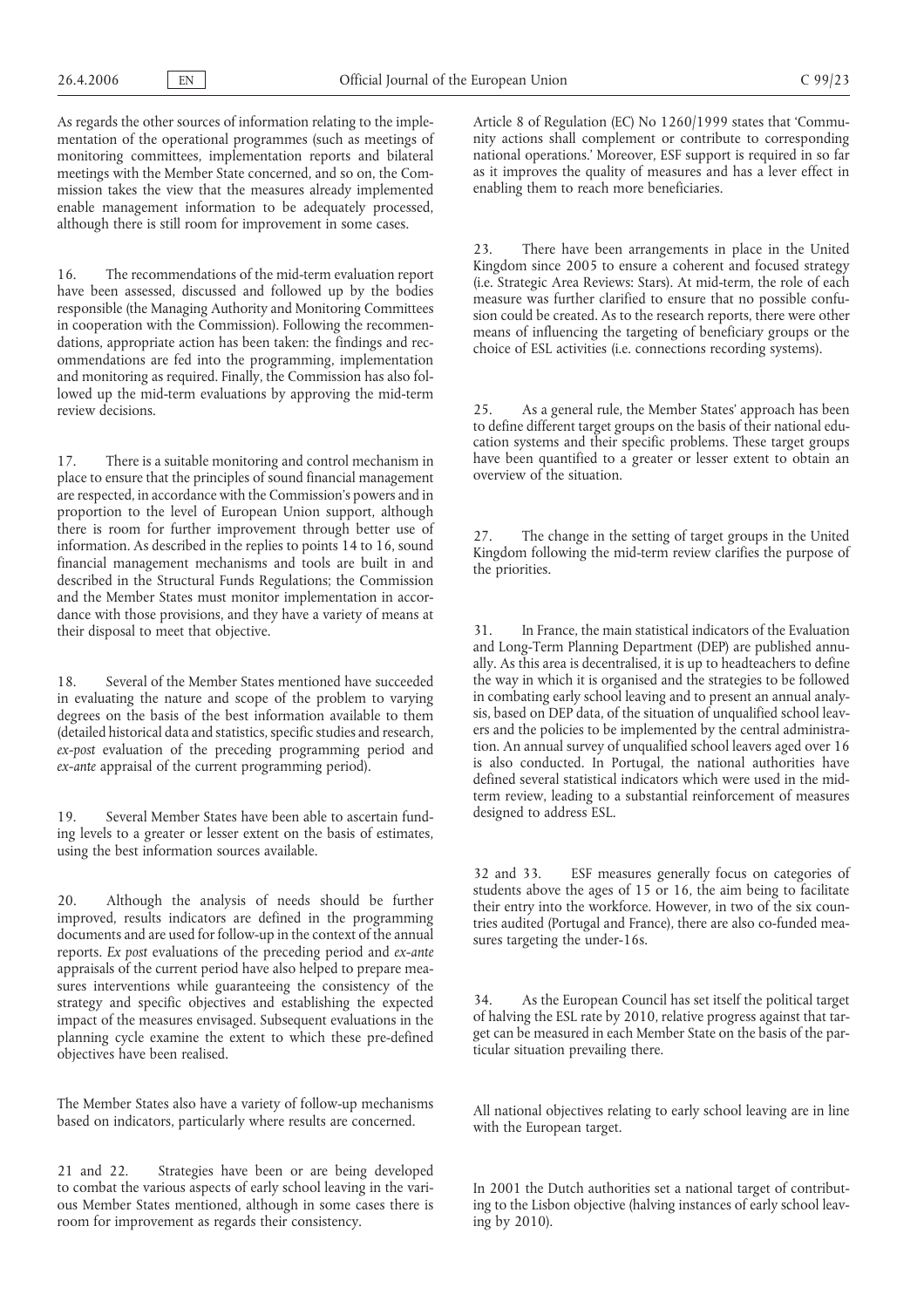35. It is up to each Member State to distribute funds within each programme between different regions or measures. Distribution depends on a range of criteria (some of them political) taking account of local needs.

36. A large number of studies, evaluations and research projects on this subject have been conducted and statistical data collected. The use to which they are put could be systematised.

37. The Commission welcomes the good practice mentioned by the Court in the cases of Ireland and the United Kingdom, which have established consortia of schools operating under written agreements in order to improve the efficiency of project and programme administration.

To avoid overlap with the previous project (the Research and Evaluation strand of the Early School Leavers Initiative) and to take advantage of synergies, the Irish authorities decided that it was more appropriate to continue work on the tracking template (of the previous project) under the Primary Pupil Database Project.

38. In France, the approvals procedure is based on standard aid application forms used by schools.

Where applicable, the authority responsible in each Member State should disseminate good practice identified in the projects audited by the Court (in the case of the UK, these include the Surrey Care Trust and Youth Inc.) for the benefit of other selection procedures. Using detailed selection criteria facilitates identification of the groups most at risk.

39. The issue noted by the Court in connection with the UK has been addressed following the Mid-Term Review.

40 and 41. In several of the cases mentioned, objective criteria are now used to select beneficiaries. In Ireland, for instance, guidelines on the targeting of pupils (ESL risk assessment) have now been made available to all projects and have been covered in the course of the in-service training provided for local coordinators. All projects use a form of student profiling. Moreover, there is a fair, justifiable basis at project level for linking resources and needs transparency, where Early School Leavers Initiative projects are concerned through the use of pre-designed selection criteria applying a scoring system.

In the UK, several detailed databases at Connexions level (input following school profiling exercises, pupil interviews) and a number of instances of good practice as regards beneficiary selection criteria are helping to improve choices and thus enhance use of resources.

In France, each education region comes up with solutions on the basis of the needs expressed in discussions about the situation and the strategic objectives which it has set within the framework of its education plans. Consequently, the criteria applied may vary from one regional education authority to another.

In the Netherlands, pupils meeting the minimum requirements include those who have not obtained any recognised qualification at the level immediately below their present one, those who have used up the time available for them to spend on education, those with social difficulties and early school leavers who have been guided back to school through the remedial system. Consequently, nearly all of the pupils concerned are, because of their nature and characteristics, at high risk of leaving school early. This is confirmed by the education inspectorate's annual reports on the state of education.

Schools submit their project applications, which are then judged on their formal and management aspects and their content using reference frameworks such as standard protocols and assessment matrices. If necessary, additional information is requested and provided by the applicants. The output indicator built into the financing system also guarantees effective selection, and benchmarking between projects is carried out on the basis of cost data.

42. In France, the information system responsible for collecting data on the activities of the General Integration Measure (MGI) is currently being overhauled with a view to improving the reliability of analyses. The new version will be available in 2007. In the meantime, changes are to be made in recording pupils registered participating in the measures, so as to improve the reliability of the data.

43. The Commission recognises the importance of sharing information (particularly between primary and post-primary schools). However, schools can be reluctant to share pupil information, particularly pupils' psychological assessments and pupil profiles, with other schools, as there are fears about the possible future legal implications arising from the sharing of such information. In Ireland, the National Coordination Team issued a letter to all projects in October 2003 on targeting and sharing information. This issue will be examined in greater depth by the overall Management Committee, and the Department of Education and Science has also started to develop protocols for integrated working (and, hence, information sharing) between the National Educational Welfare Board and coordinators working on other programmes for the disadvantaged, including the School Completion Programme.

In the United Kingdom, the National Audit Office report regarding cooperation between British agencies also found evidence of much goodwill between bodies when it comes to collaborating and sharing information. The Commission stresses that data protection legislation may limit the sharing of personal information between the different levels of schools and educational bodies.

45. For Ireland, with responsibility for the programme now transferred to the expanded Social Inclusion Unit and with the establishment of the overall Management Committee, the issues highlighted in relation to cross-communication and exchange of information should not present a problem in future. Guidelines on the targeting of pupils (ESL risk assessment) have now been made available to all projects. The new overall Management Committee will further refine the core risk indicators and disseminate the results to all projects on the ground.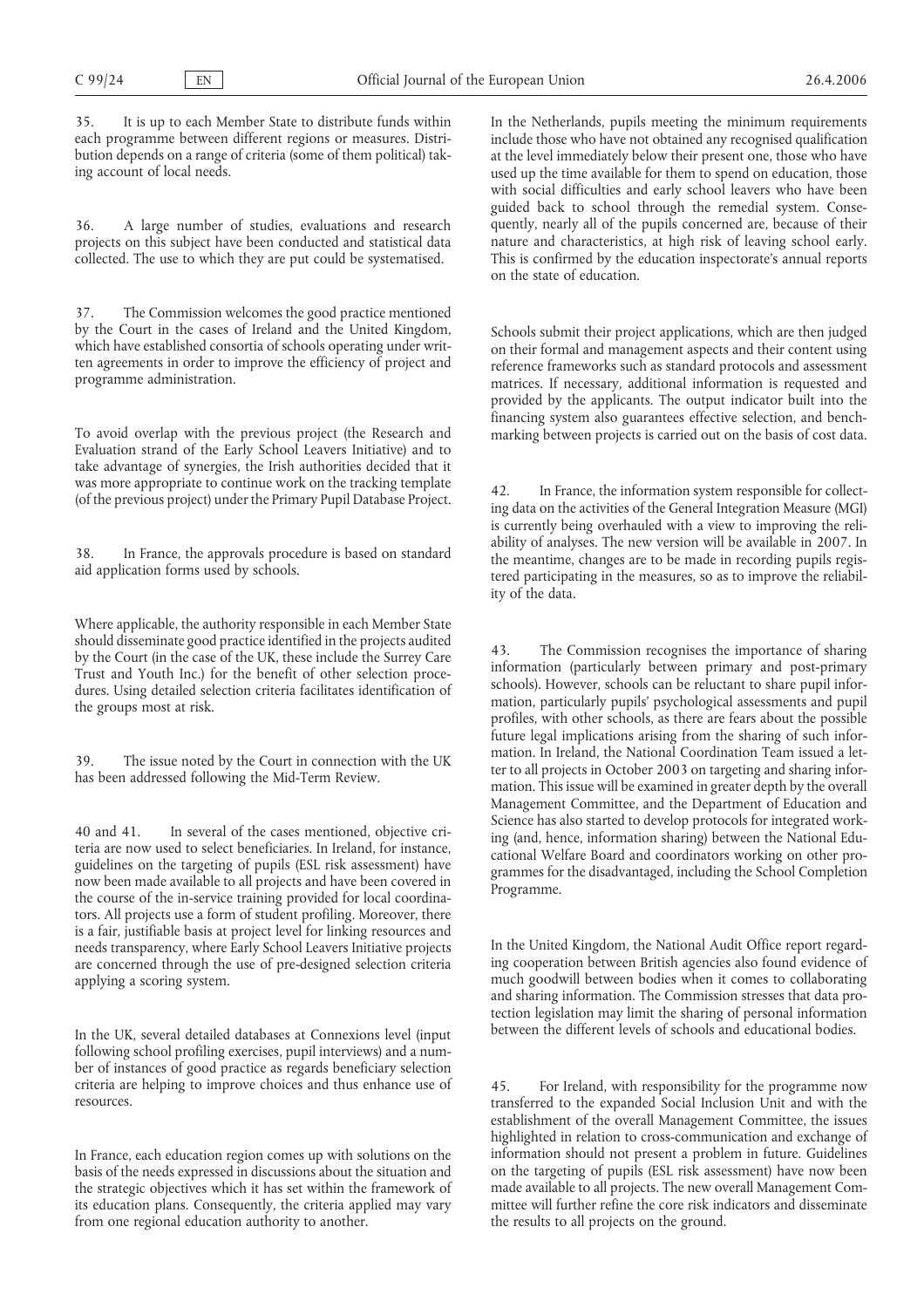The arrangements in place in the Netherlands should minimise the risk mentioned by the Court. Information is exchanged via the network of ESL coordinators, platforms, various working associations, evaluation studies and internet sites to allow schools to benefit from each other's experiences and to avoid 'reinventing the wheel' for comparable activities.

46. As the prevention of early school leaving is a preventive measure, there are indeed limits to measuring its effectiveness. In the medium and long term, the number of early school leavers should drop as a result of the measures. This is confirmed by the 2000 to 2004 trend reported in the Communication on modernising education and training (COM(2005) 549. It will always be difficult — even for an evaluator — to separate the effects of an ESF early school leaving project totally from the impact of other national policy measures aimed at preventing early school leaving.

In the UK, the national authorities are adapting the system to allow for intermediate data collection (added to the collection at project closure).

47. The mid-term review does not seek to measure the impact, which depends on the results and the degree to which the quantified objectives are achieved by the end of the programme. While the mid-term review is conducted at Operational Programme level (as stipulated by Regulation (EC) No 1260/1999), for the Member States audited, the mid-term evaluations referred to specific measures targeting ESL, and action has been taken to adjust the focus and strategy where necessary. The problems detected in the mid-term evaluations have repeatedly been addressed by the Commission's departments in their contacts with the authorities in the Member States.

As regards the UK measure, the issue noted by the Court (the risk of overlap between target groups in measures 3.1 (Priority 3) and 2.2 (Priority 2); multiple target groups, leading to confusion and complicating data collection) has been addressed following the mid-term review.

48. As regards Ireland, this statement has already been made under point 24. As regards Portugal, the special review in 2002 and the mid-term review enabled the EU-Member States partnership to focus especially on monitoring the problem of early school leaving. This led to a substantial review of the objectives and funding of measure 1 of PRODEP when re-programming took place in 2004.

## **CONCLUSIONS AND RECOMMENDATIONS**

52. There is an appropriate monitoring and control mechanism in place to ensure compliance with the principles of sound financial management, in accordance with the Commission's powers and in proportion to the level of European Union support, although there is room for improvement through

better use of information. The Commission would refer to the various processes implemented with a view to guaranteeing this, which are described in the replies to points 14 to 16.

Going beyond the mechanisms already in place, the Commission will pursue and extend the implementation of these recommendations within the limits of its powers. By way of example, as regards the organisation of evaluation, the 'Guidelines on ESF monitoring and review provisions for the 2000 to 2006 period' are adequate general guidelines which can be applied to different individual cases. Exchanges of good practice in the field of sound financial management will also be pursued.

As regards checks on the Member States' management systems, audit recommendations on sound financial management are issued where the situation warrants.

53. The recommendations made under the following points (54 to 60) must also be assessed in the light of the Member States' specific responsibilities as regards planning the management and control of the Structural Funds. ESF measures to benefit ESL are part of a broader national policy context and need to be analysed as such. The definition and implementation of measures designed to combat early school leaving respect the national character of education policies and strategies.

54. As a general rule, the Member States' approach has been to define various target groups, depending on their national education systems and their specific problems. These target groups have been counted to a greater or lesser extent to obtain an overview of the situation (see the replies to points 18 to 25).

55. The Commission would refer to its reply under point 54. As far as the Netherlands' ability to estimate the population targeted by ESL actions is concerned, the situation mentioned by the Court has now been remedied through the use of a national database.

In several of the Member States mentioned, quantified national targets have been set to reduce early school leaving in line with the European target. In the medium and long term, the number of early school leavers should drop in response to these measures. This is confirmed by the 2000 to 2004 trend as reported in the Communication on modernising education and training (COM(2005) 549).

56. The distribution of funds between the various regions of a Member State or between the different measures is a national responsibility. Distribution depends on a number of criteria, some of them political, which take account of local needs.

The Commission agrees with this recommendation, but it should take into account the political nature of the choices determining the allocation of funds.